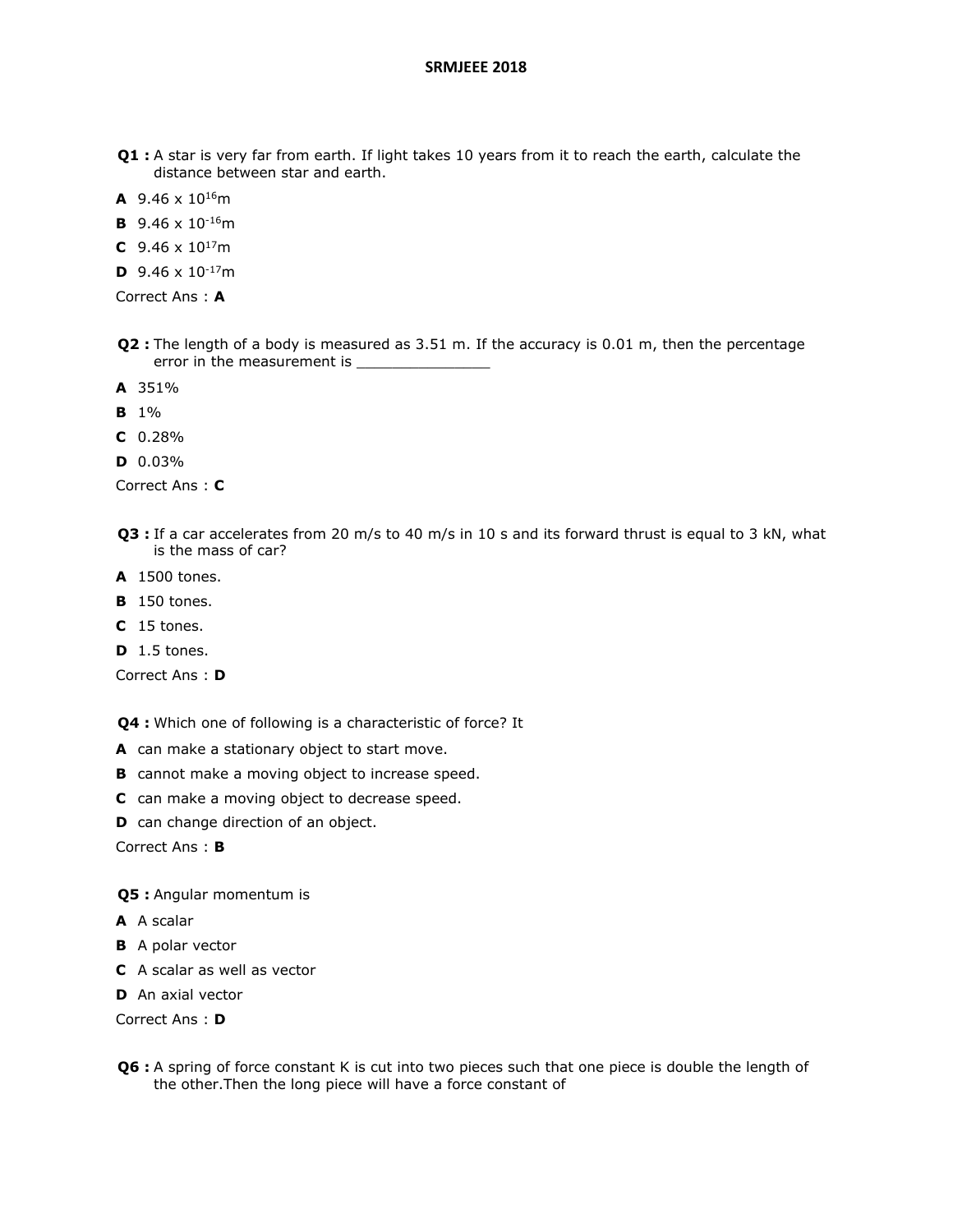- **A** 2/3k
- **B** 3/2k
- **C** 3k
- **D** 6k

Correct Ans : **B**

**Q7 :** The change in the gravitational potential energy when a body of mass m is raised to a height nR above the surface of the earth is (here R is the radius of the earth)

$$
\mathbf{A}\ \left[\frac{n}{n+1}\right]mgR
$$

$$
\mathbf{B} = \Big[\frac{n}{n-1}\Big] mgR
$$

**C** nmgR

$$
\mathbf{D} \ \frac{mgR}{n}
$$

Correct Ans : **A**

**Q8 :** The time period of a simple pendulum on a freely moving artificial satellite is

- **A** Zero
- **B** 2 sec
- **C** 3 sec
- **D** Infinite

Correct Ans : **D**

**Q9 :** \_\_\_\_\_\_\_\_\_\_\_\_\_ possess maximum value for rigidity modulus.

- **A** iron
- **B** copper
- **C** steel

**D** tungsten

Correct Ans : **D**

**Q10** The restoring force of a system of mass executing SHM is 4N. If its displacement is 4 cm then

- **:** the force constant is
- **A** 1000 N/m
- **B** 10 N/m
- **C** 100 N/m
- **D** 20 N/m

Correct Ans : **C**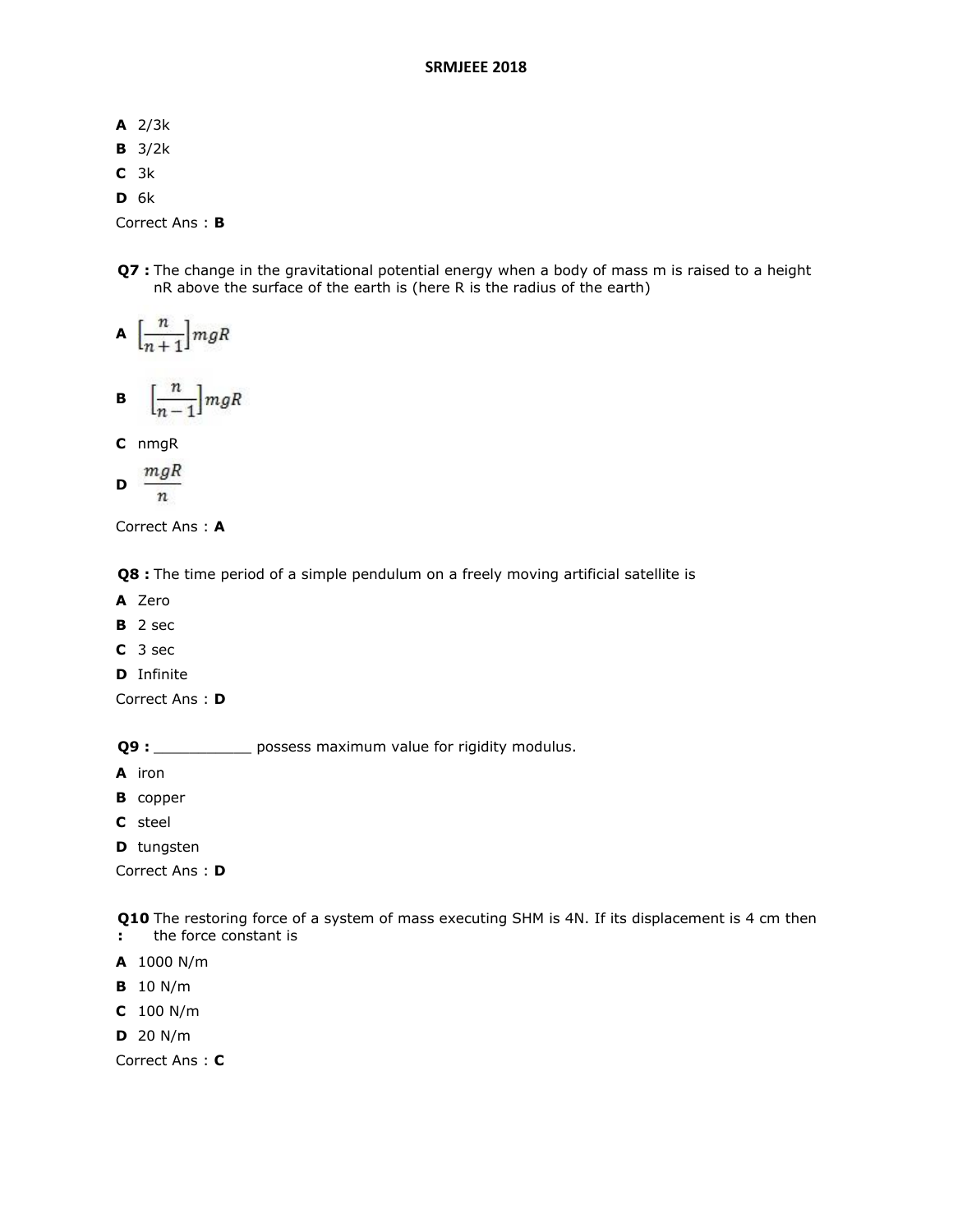**Q11**  The distance between the nearest node and antinode in a stationary wave is **:**

- **A**  $\mathbf{B} \quad \lambda / 2$
- $C \lambda$  /4

$$
\mathbf{D}_{2}^{\ell}
$$

Correct Ans : **C**

- **Q12**  A tube closed at one end containing air is excited. It produces the fundamental note of
- **:** frequency 512 Hz. If the same tube is open at both the ends, the fundamental frequency that can be produced is
- **A** 1024 Hz
- **B** 512 Hz
- **C** 256 Hz
- **D** 128 Hz

Correct Ans : **A**

**Q13**  The specific heat of a gas in an isothermal process is

- **:**
- **A** zero
- **B** infinite
- **C** constant
- **D** negative

Correct Ans : **B**

**Q14**  Which of the following is adiabatic gas equation?

**:**

- $AV = Const$
- **B**  $PV^{\gamma} =$  Const
- **C**  $PV^{\gamma-1} =$  Const

**D**  $\uprho \propto 1/V$ 

Correct Ans : **B**

**Q15** The volume of 1m<sup>3</sup> of gas is doubled at atmospheric pressure. The work done at constant **:** pressure will be

- **A** zero
- **B** 10<sup>5</sup> cal
- **C** 10<sup>5</sup> J
- **D**  $10^5$  erg

Correct Ans : **C**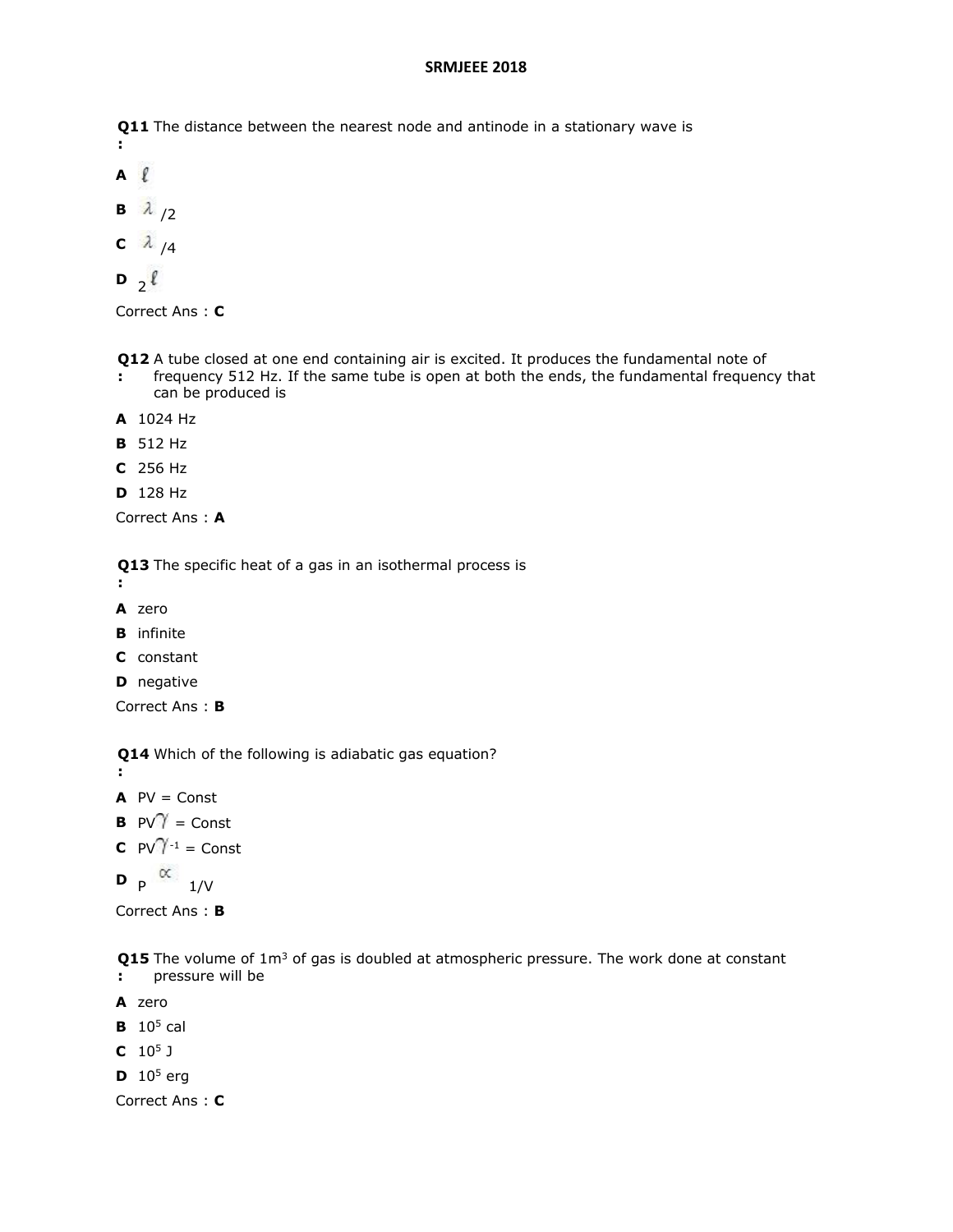**Q16** If the coefficient of cubical expansion is 'x' times of the coefficient of superficial expansion, then

- **:** value of 'x' is
- **A** 1/2
- **B** 1
- **C** 1.5
- **D** 4

```
Correct Ans : C
```
**Q17**  A man is looking his magnified image in a mirror placed in front of him. The kind of mirror he is **:** using is \_\_\_\_\_\_\_\_\_\_\_\_\_

- **A** Plane
- **B** Convex
- **C** Concave
- **D** Reflection

Correct Ans : **C**

**Q18** A nicol prism is based on the principle of \_\_\_\_\_\_\_\_\_\_\_\_\_\_\_\_\_\_\_\_\_\_\_\_\_\_\_\_\_\_\_\_\_

- **:**
- **A** Refraction
- **B** Diffraction
- **C** Reflection
- **D** Double refraction

Correct Ans : **B**

**Q19**  In Newton's rings experiment the diameter of certain order of dark ring is measured to be

- **:** double that of second ring. What is the order of the ring.
- **A** 2
- **B** 4
- **C** 6
- **D** 8

Correct Ans : **D**

**Q20** Parallel rays of light entering a convex lens always converge at \_\_\_\_\_\_\_\_\_\_\_\_\_\_\_

**:**

- **A** Centre of curvature
- **B** The principle focus
- **C** Optical centre
- **D** Focal plane

Correct Ans : **B**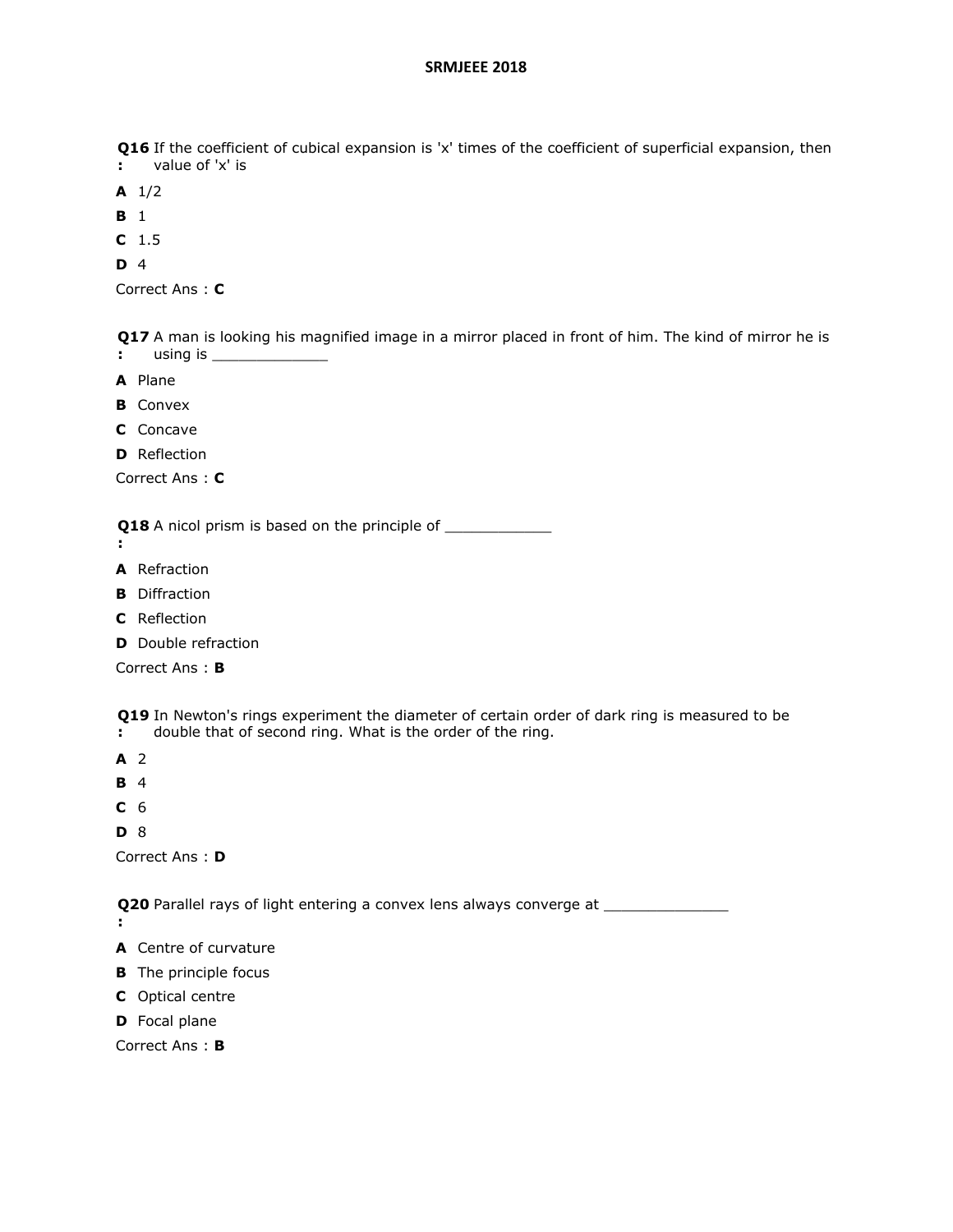**Q21**  The B-H curves for two ferromagnetic materials are shown in figure.



These Hysteresis loops are for

- **A** (1) soft iron and (2) steel
- **B** (1) steel and (2) soft iron
- **C** (1) diamagnetic and (2) paramagnetic
- **D** (1) paramagnetic and (2) ferromagnetic

Correct Ans : **A**

**Q22**  In an series LCR circuit the phase difference between voltage across R and C is **:**

**A** 0  $\mathbf{B} \frac{\pi}{2}$  $c_{\pi}$ 

**:**



Correct Ans : **B**

**Q23**  Eight dipoles with charges of magnitudes e are placed in side a cube. The total electric flux **:** coming out of the cube will be

8e **A**  $\epsilon$ <sub>o</sub>  $16e$ **B**  $\epsilon_{0}$  $\frac{e}{\epsilon_o}$ 

**D** Zero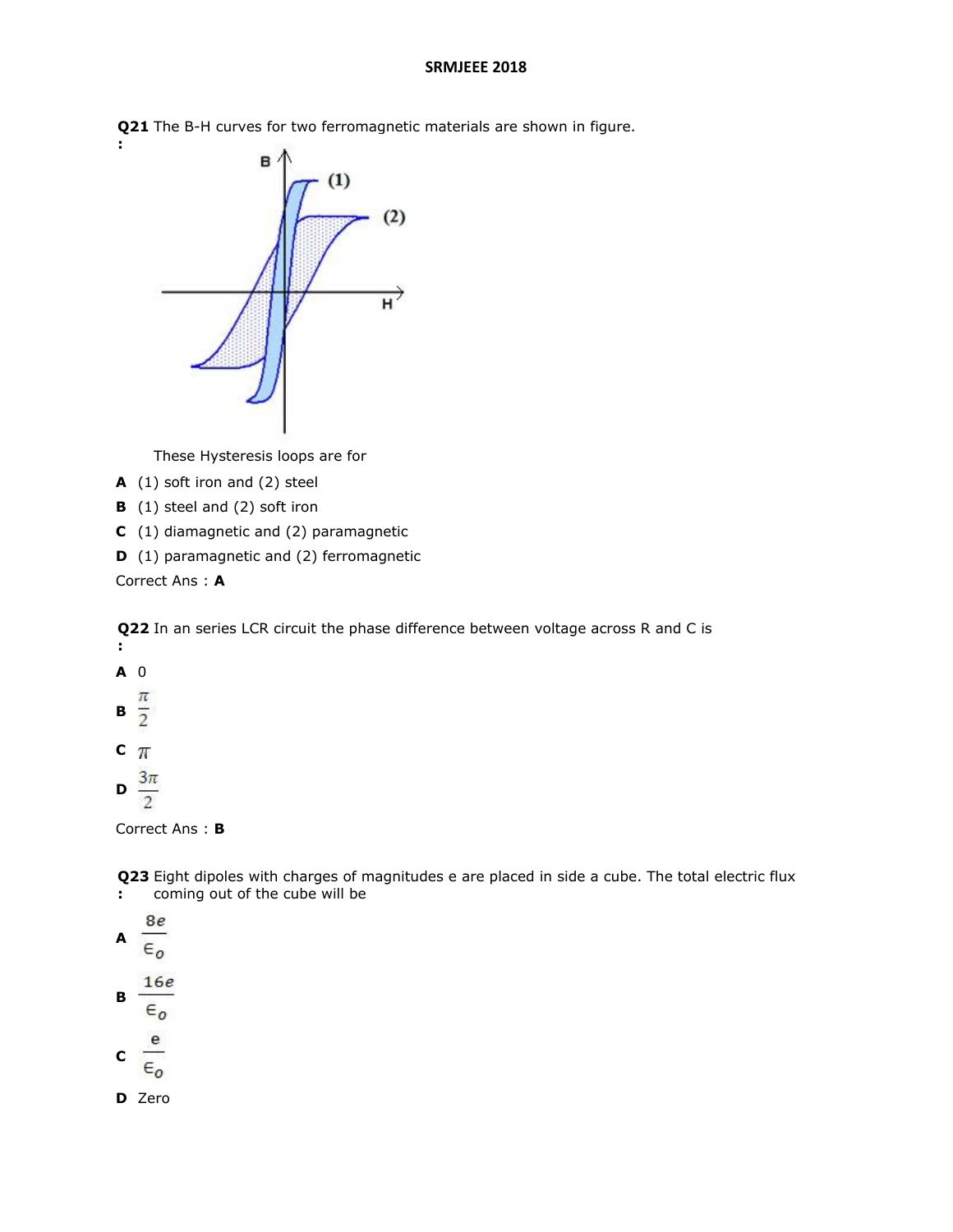Correct Ans : **D**

**Q24**  The frequency of the charged particle circular at right angles to a uniform magnetic field does

- **:** not depend upon the
- **A** speed of the particle
- **B** mass of the particle
- **C** charge of the particle
- **D** magnetic field

Correct Ans : **A**

**Q25**  In the JJ Thomson method for the determination of e/m what is the angle between the **:** magnetic & electric fields to which the electrons are subjected?

- $\mathbf{A}$  0<sup>o</sup>
- **B** 45<sup>o</sup>
- **C** 90<sup>o</sup>
- $D$  180 $^{\circ}$

Correct Ans : **C**

**Q26**  The diagram shows the energy levels for an electron in a certain atom. Which transtition shown **:** represents the emission of a photon with the most energy ?



**D** IV

```
Correct Ans : C
```
**Q27** Rutherford's  $\alpha$  -particles scattering experiment showed that

**:** (i)electrons have negative charge (ii)the mass and positive charge of the atom is concentrated in the nucleus (iii)neutron exists in the nucleus (iv)most of the space in atom is empty which of the above statements are correct?

**A** (i)and(iii)

- **B** (ii)and(iv)
- **C** (i)and(iv)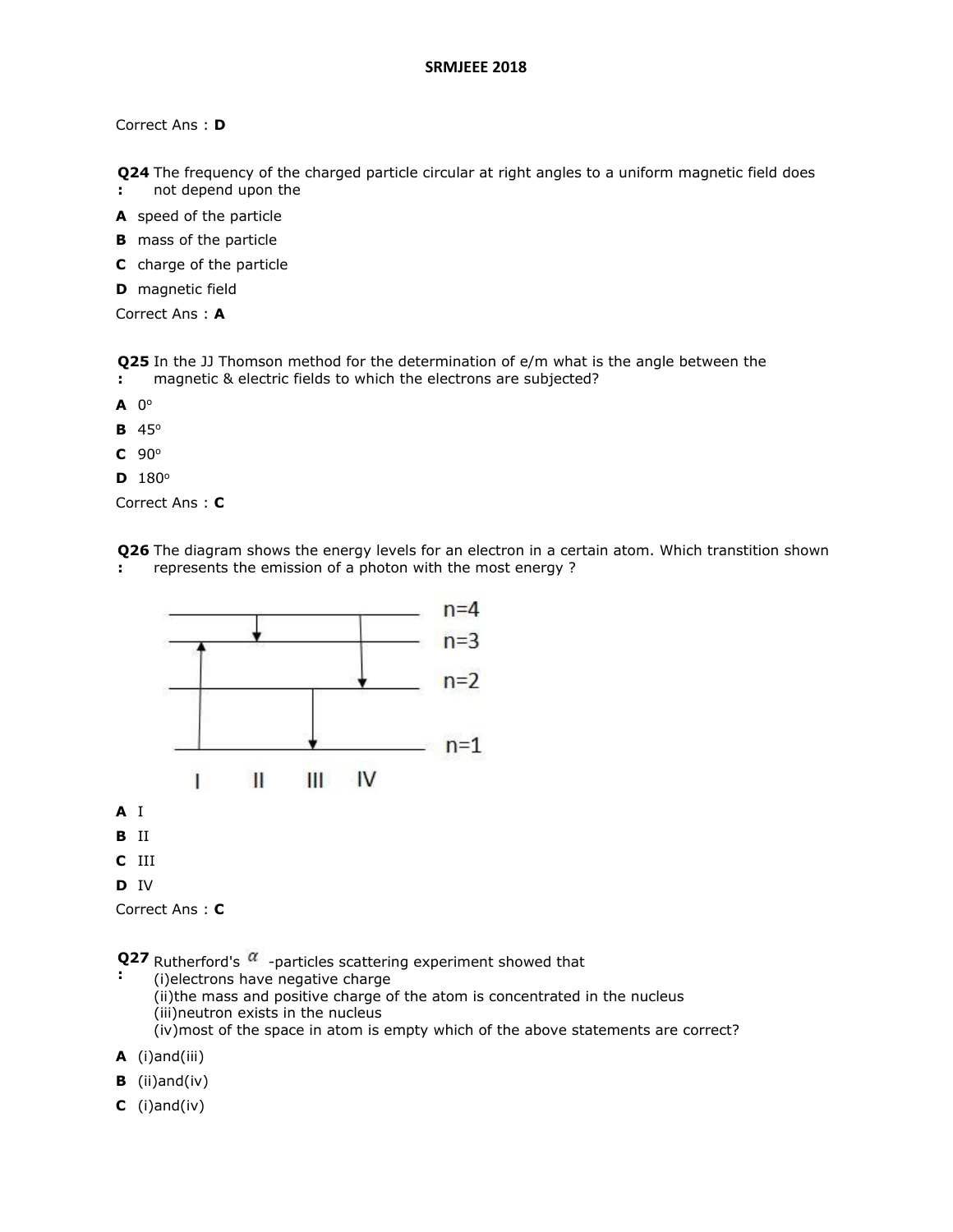```
D (iii)and(iv)
Correct Ans : B
```
**Q28** Sun gives light at the rate of 1400Wm<sup>-2</sup>of the area perpendicular to the direction of the light. **:** Ă Assume  $\lambda$  (sunlight)=6000 . Calculate the number of protons/sec arriving at 1m<sup>2</sup> area at that part of the earth **A**  $1.22 \times 10^{23}$ **B** 4.22 $\times$  10<sup>21</sup>

**C**  $2.00 \times 10^{21}$ 

**D**  $7.83 \times 10^{23}$ 

Correct Ans : **B**

**Q29**  In a Bainbridge mass spectrograph singly ionized atoms of a Neon-20 pass into the deflection

- **:** chamber with the velocity of  $10^5$  m/sec. If they are deflected by a magnetic field of flux density 0.08 tesla, then the path radius of Neon-20 ion is
- **A** 0.300 m
- **B** 0.259 m
- **C** 0.459 m
- **D** 0.639 m

Correct Ans : **B**

**Q30**  If an electron and a proton have the same de Broglie wavelength, then the kinetic energy of the **:** electron is

- **A** zero
- **B** less than that of proton
- **C** more than that of the proton
- **D** equal to that of a proton

Correct Ans : **C**

**Q31** The transition in He<sup>+</sup> ion that will give rise to a spectral line having the same wavelength as **:** that of some spectral line in hydrogen atom is\_

```
A n = 3 to n = 1B n = 3 to n = 2C n = 4 to n = 2D n = 4 to n = 3Correct Ans : C
```
**Q32**  Which of the following elementary particle is a lepton?

**:**

**A** Photon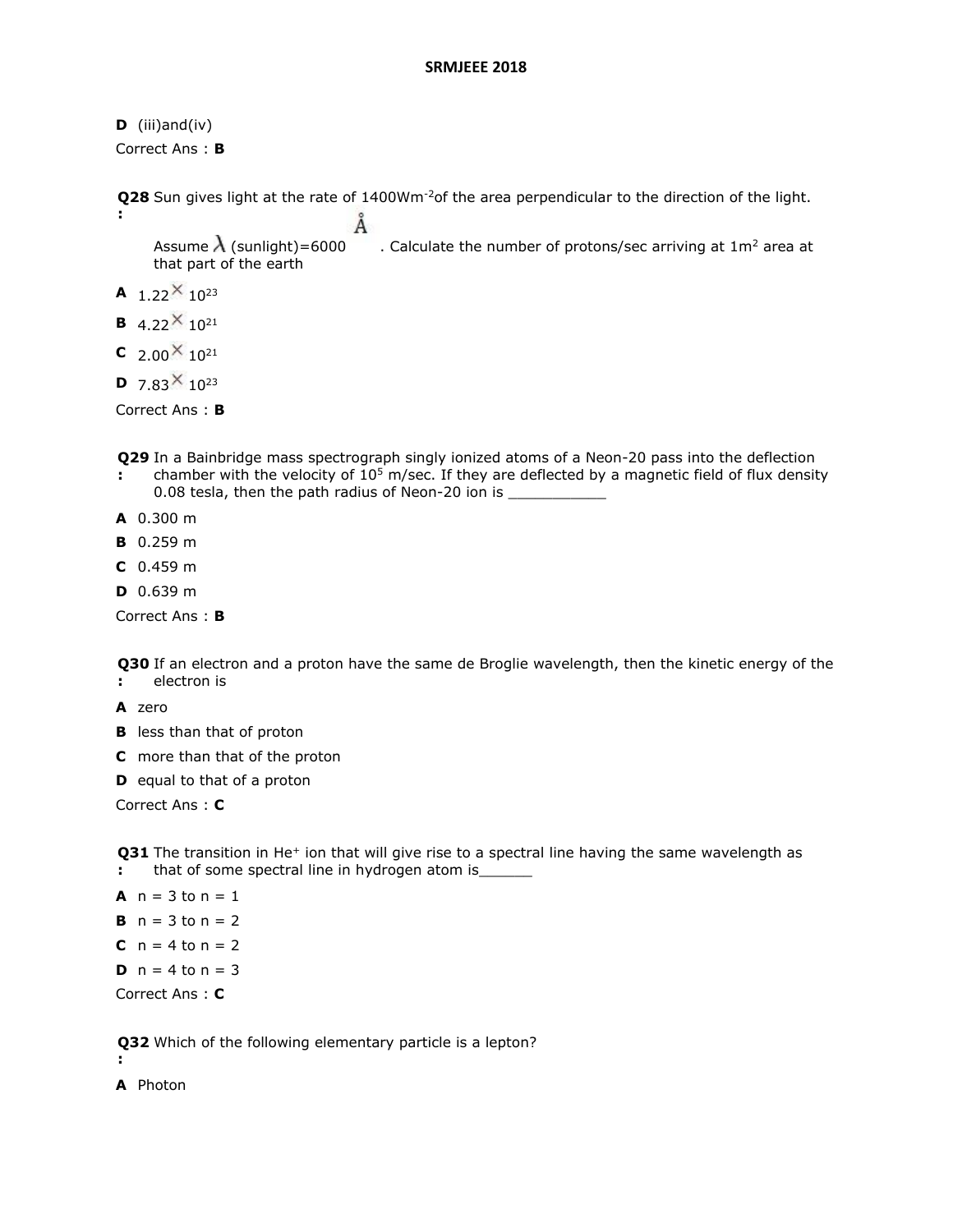**B**  $\mu$ -meson

 $C$   $\pi$ -meson

**D** Proton

Correct Ans : **B**

**Q33**  The maximum efficiency of a half wave rectifier is

- **:**
- **A** 40.6%
- **B** 81.2%
- **C** 50%
- **D** 25%

Correct Ans : **A**

**Q34**  A feedback circuit usually employs ..... network

- **:**
- **A** Resistive
- **B** Capacitive
- **C** Inductive
- **D** both Capacitive and Inductive

Correct Ans : **A**

**Q35**  In an amplifier with negative feedback, the bandwidth is **:**

- **A** Increased by a factor of  $\beta$
- **B** Decreased by a factor of  $\beta$
- **C** Increased by a factor of  $(1+A^{\beta})$

**D** Not affected at all by the feedback where A = gain of the basic amplifier and  $\beta$  = feedback factor Correct Ans : **C**

**Q36**  \_\_\_\_\_\_\_\_\_\_\_\_ have a definite shape and a definite volume

- **:**
- **A** solids
- **B** liquids
- **C** gasses
- **D** plasmas

Correct Ans : **A**

**Q37**  What are the states of Matter? **:**

- **A** Solids, Liquids and Gasses
- **B** Gasses and Plasma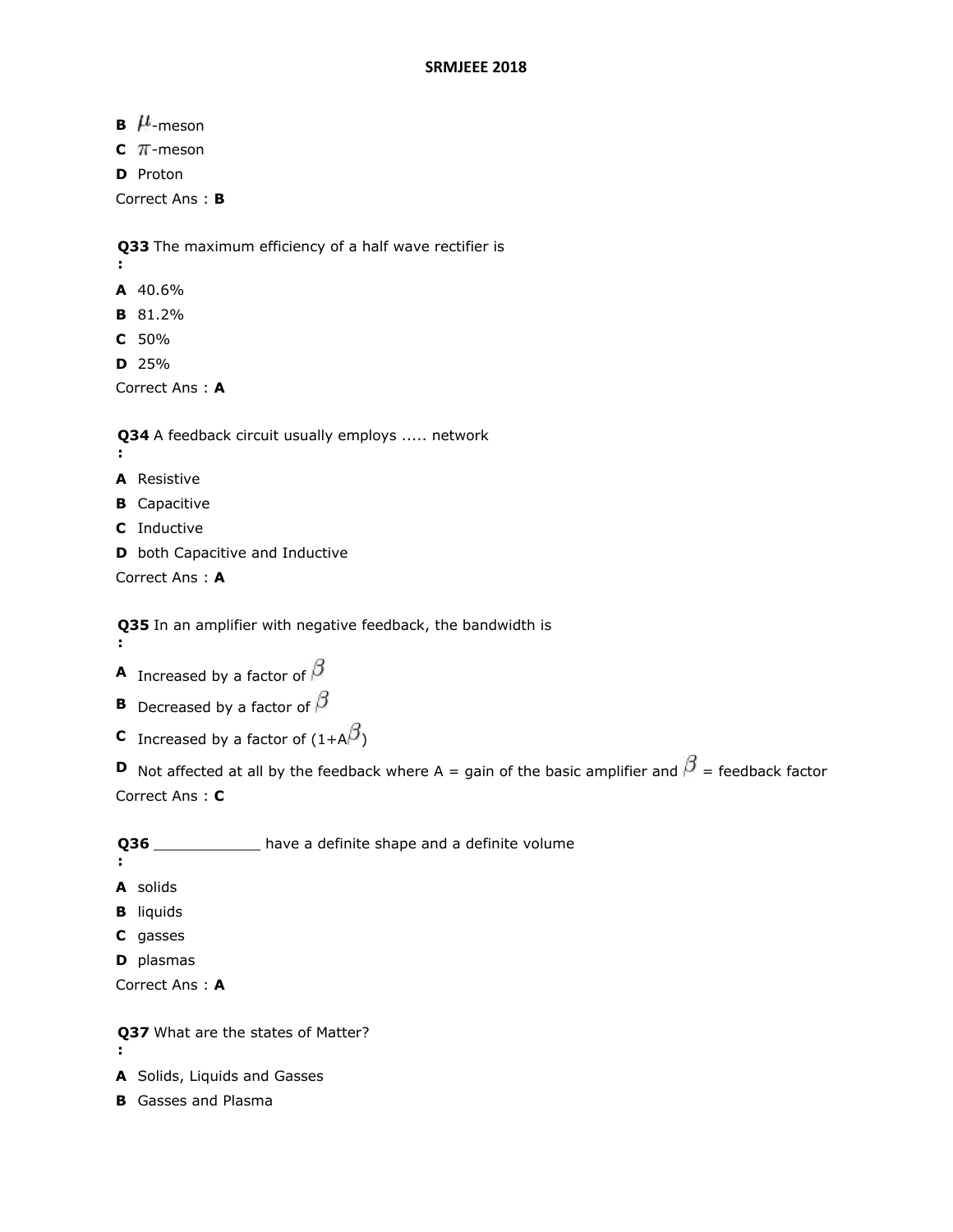- **C** Plasma and Bose Einstein condenstates
- **D** All Options

Correct Ans : **D**

**Q38**  By what factors does the average velocity of a gaseous molecules increase when the **:** temperature(in kelvin)is doubled?

- **A** 1.4
- **B** 2.0
- **C** 2.8
- **D** 4.0

Correct Ans : **A**

**Q39**  The atomic radius is equal to

- **:**
- **A** One half the distance between the two nuclei in a molecule
- **B** Two half the distance between the five nuclei in a molecule
- **C** Four half the distance between the three nuclei in a molecule
- **D** Three half the distance between the one nuclei in a molecule

Correct Ans : **A**

**Q40**  Which of the following sets of ion represents a collection of isoelectronic species? **:**

- **A**  $N^3$ <sup>-</sup>,  $O^2$ <sup>-</sup>,  $F$ <sup>-</sup>,  $S^2$ <sup>-</sup>
- **B** Ba<sup>2+</sup>, Sr<sup>2+</sup>, K<sup>2+</sup>, Ca<sup>2+</sup>
- **C** K<sup>+</sup>, Cl<sup>-</sup>, Ca<sup>2+</sup>, Sc<sup>3+</sup>
- **D** Li<sup>+</sup>, Na<sup>+</sup>, Mg<sup>2+</sup>, Ca<sup>2+</sup>

Correct Ans : **C**

**Q41**  Among the following elements (whose electronic configurations are given below) the one having

- **:** highest ionization energy is
- **A** [Ar] 3d<sup>10</sup> 4S<sup>2</sup> 4P<sup>2</sup>
- **B**  $[Ne] 3S^2 3P^1$
- **C**  $[Ne] 3S^2 3P^2$
- **D**  $[Ne]$  3S<sup>2</sup> 3P<sup>3</sup>

Correct Ans : **D**

**Q42** Dalton's atomic theory successfully explained by \_\_\_\_\_\_\_\_? **:**

- (i) Law of conservation of mass
- (ii) Law of constant composition
- (iii) Law of radioactivity
- (iv) Law of multiple proportion
- **A** (i), (ii) and (iii)
- **B** (i), (iii) and (iv)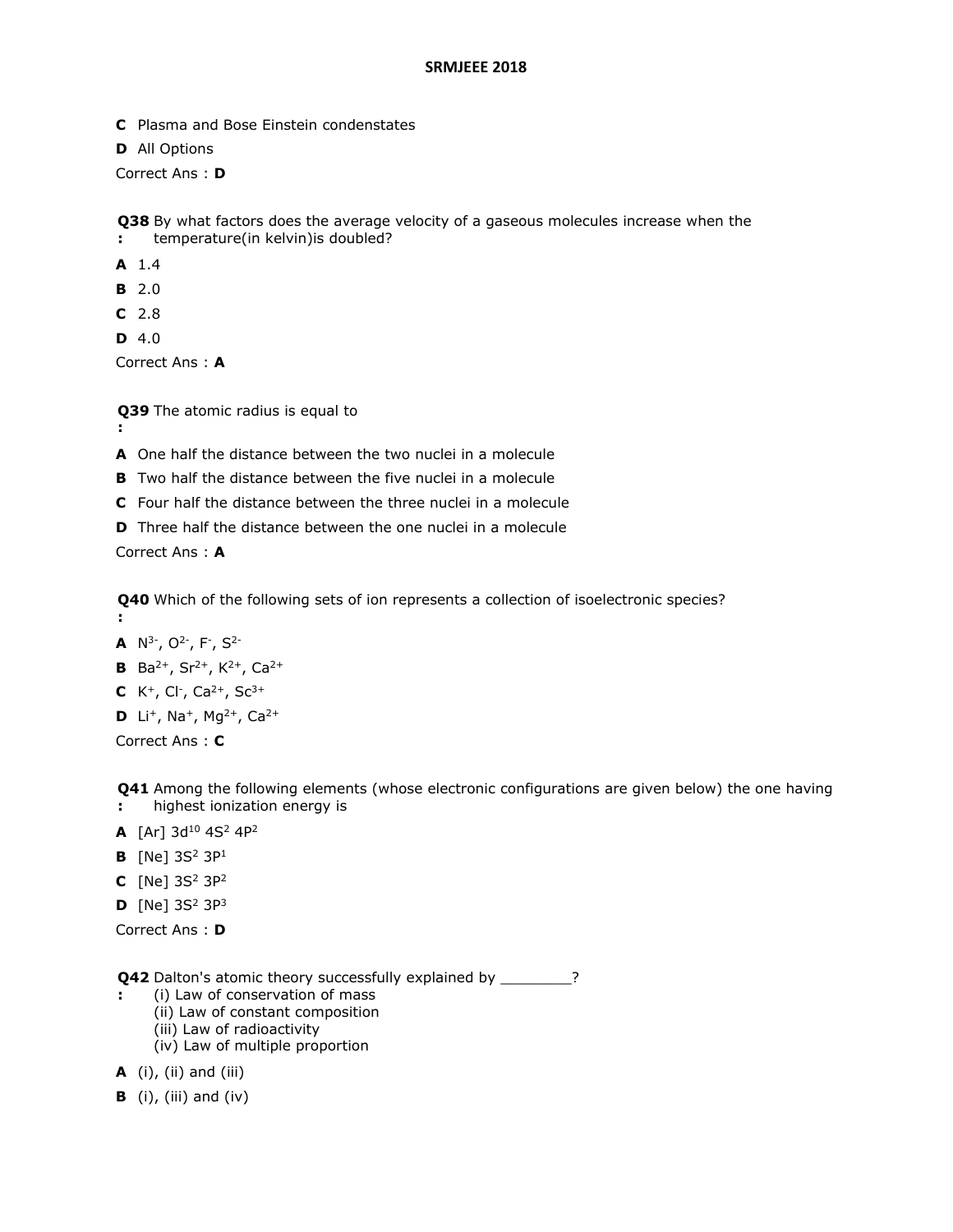- **C** (ii), (iii) and (iv)
- **D** (i), (ii) and (iv)

Correct Ans : **D**

**Q43**  Among the following series of transition metal ions, the one where all metal ions have same **:** 3d electronic configuration is:

**A** Ti<sup>2+</sup>,  $V^{3+}$ , Cr<sup>4+</sup>, Mn<sup>5+</sup>

- **B** Ti<sup>3+</sup>, V<sup>2+</sup>, Cr<sup>3+</sup>, Mn<sup>4+</sup>
- **C** Ti<sup>+</sup>,  $V^{4+}$ , Cr<sup>6+</sup>, Mn<sup>7+</sup>
- **D** Ti<sup>4+</sup>, V<sup>3+</sup>, Cr<sup>2+</sup>, Mn<sup>3+</sup>

Correct Ans : **A**

**Q44** The speed of the electron in 3rd orbit is \_\_\_\_\_\_ if the speed of electron in Bohr first orbit of **:** hydrogen atom be x.

- **A** x/9
- **B** x/3
- **C** 3x
- **D** 9x

Correct Ans : **B**

**Q45** Spin magnetic moment of cobalt of the compound Hg[Co(SCN)4] is \_\_\_ (Provided:Co<sup>2+</sup>) **:**

- A  $\sqrt{3}$
- **B**  $\sqrt{8}$
- $\sqrt{15}$
- **D**  $\sqrt{24}$

Correct Ans : **C**

**Q46**  The correct order of increase in boiling points

**:**

**:**

- **A** CH4>SiH4>GeH4>SnH<sup>4</sup>
- **B** GeH<sub>4</sub> $>$  SnH<sub>4</sub> $>$  SiH<sub>4</sub> $>$  CH<sub>4</sub>
- **C** SnH<sub>4</sub> > GeH<sub>4</sub> > SiH<sub>4</sub> > CH<sub>4</sub>
- **D** SiH<sub>4</sub> $>$  GeH<sub>4</sub> $>$  CH<sub>4</sub> $>$  SnH<sub>4</sub>

Correct Ans : **A**

**Q47**  Arrange below molecules according to their increasing order of dipole moments

**A** CCl<sub>4</sub>< CHCl<sub>3</sub>< CH<sub>2</sub>Cl<sub>2</sub>< CH<sub>3</sub>Cl

**B** CHCl<sub>3</sub>< CCl<sub>4</sub>< CH<sub>2</sub>Cl<sub>2</sub>< CH<sub>3</sub>Cl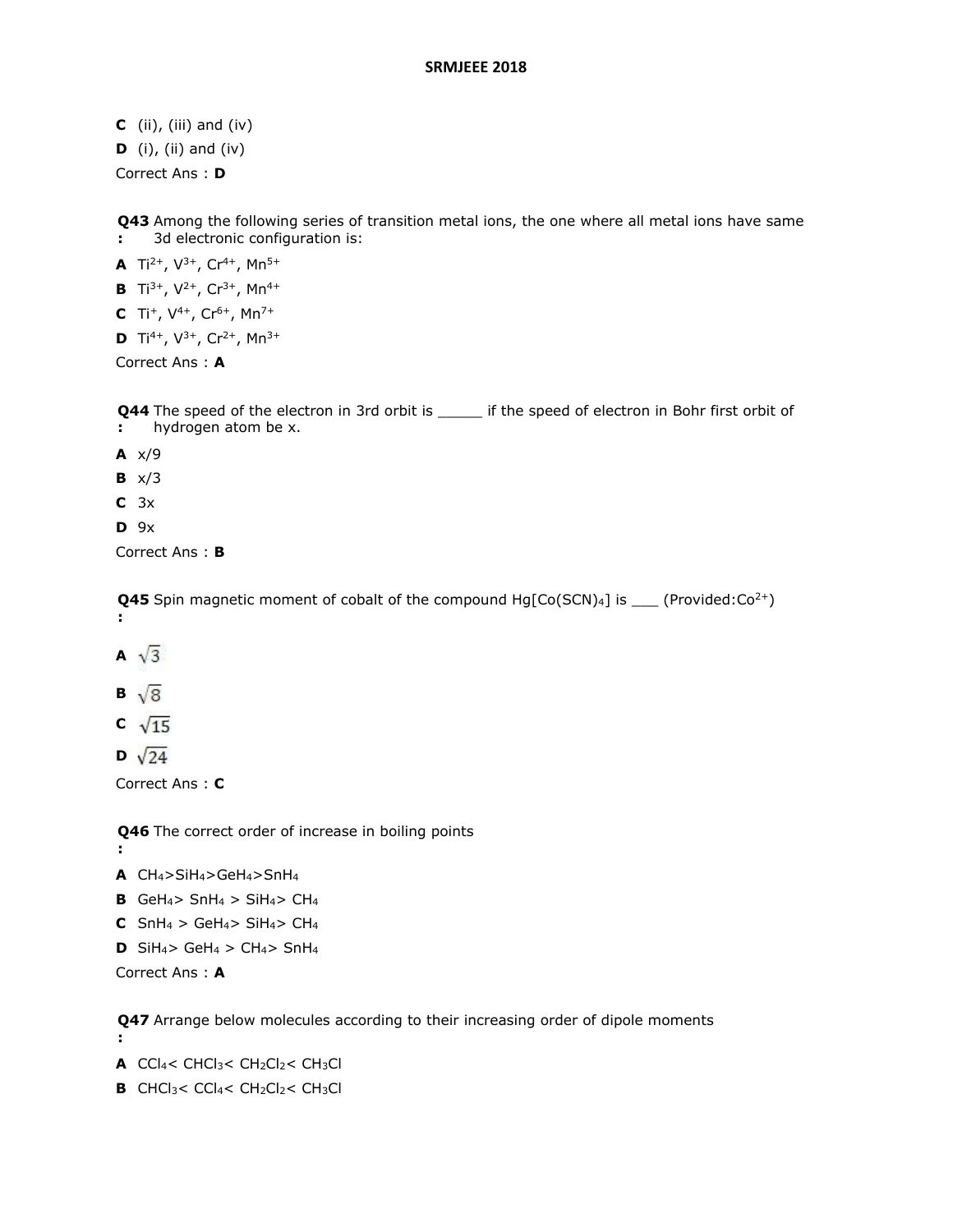- **C**  $CCl_4 < CH_3Cl < CH_2Cl_2 < CHCl_3$
- **D** CH<sub>2</sub>Cl<sub>2</sub> < CCl<sub>4</sub> < CHCl<sub>3</sub> < CH<sub>3</sub>Cl

Correct Ans : **A**

**Q48** The outer orbitals of C in C<sub>2</sub>H<sub>4</sub> molecule can be considered to be hybridized to give 3 equivalent **:** sp<sup>2</sup> orbitals. The total number of  $\sigma$  and  $\pi$  bonds in C<sub>2</sub>H<sub>4</sub> molecule is

- **A** 1, 2
- **B** 3, 2
- **C** 4, 1
- **D** 5, 1

Correct Ans : **D**

**Q49**  During the melting of a slab of ice at 273K at atmospheric pressure:

- **:**
- **A** positive work is done by the ice-water system on the atmosphere and the internal energy of ice-<br>**A** water system desystess water system decreases.
- **B** positive work is done on the ice-water system by the atmosphere and the internal energy of the internal energy of the ice-water system increases
- **C** only the internal energy of the ice-water system increases
- **D** only the internal energy of ice-water system decreases.

Correct Ans : **B**

**Q50** The enthalpy of hydrogenation of cyclohexene is - 119.5 kJ mol<sup>-1</sup>. If resonance energy of

- **:** benzene is -150.4 kJ mol<sup>-1</sup>, its enthalpy of hydrogenation would be
- **A** -208.1 kJ mol-1
- **B** -269.9 kJ mol-1
- **C** -358.5 kJ mol-1
- **D**  $-508.9$  kJ mol<sup>-1</sup>

Correct Ans : **A**

**Q51** The least random state of H<sub>2</sub>O is

**A** Ice

**:**

- **B** Liquid water
- **C** Steam
- **D** Randomness is same in all

Correct Ans : **A**

**Q52**  The binary mixture in which partial miscibility increases on increasing temperature is

**:**

- **A** Phenol-water
- **B** Ether-water
- **C** Triethyl amine-water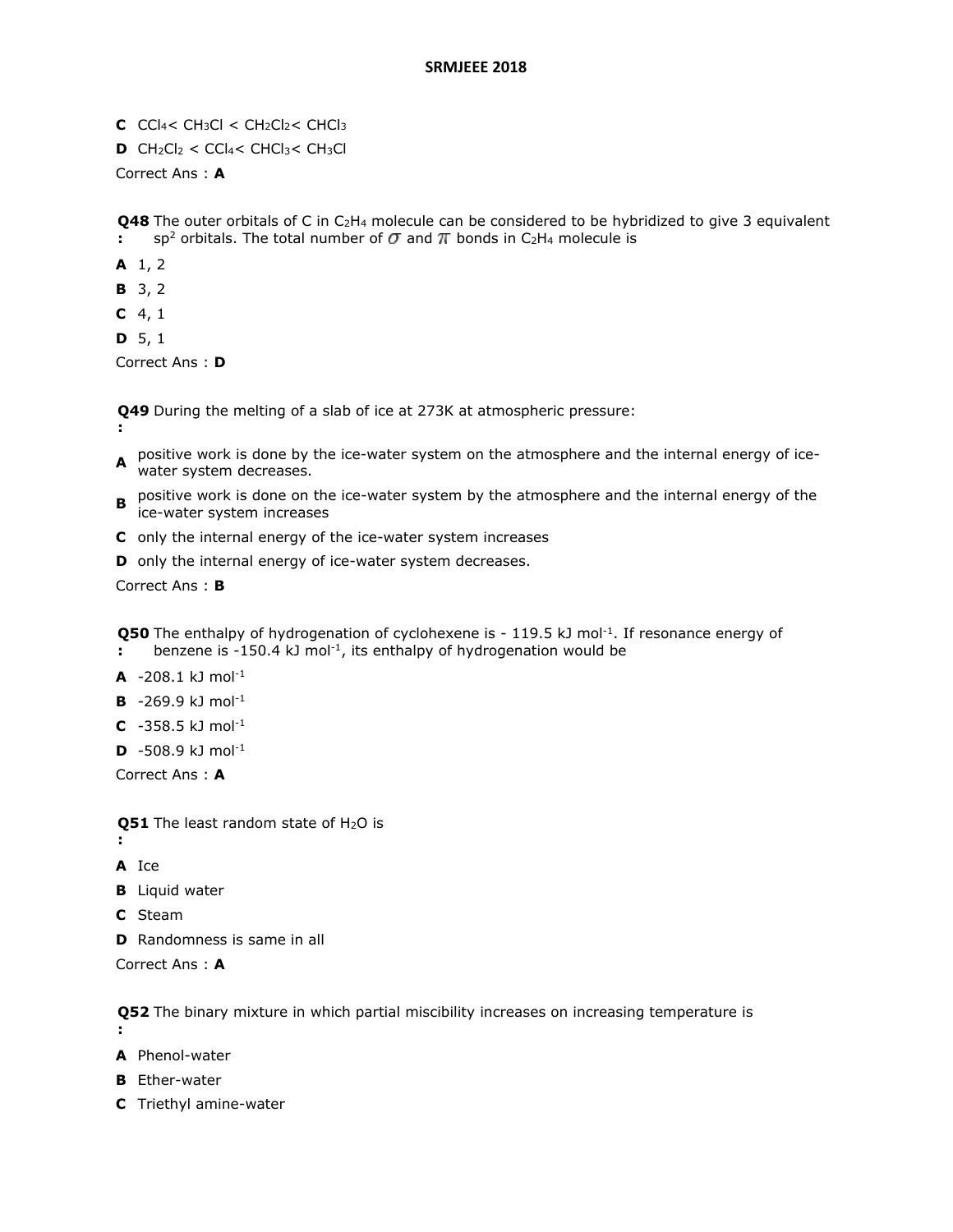**D** Nicotine-water

Correct Ans : **A**

```
Q53 Calculate the mole fraction of water in a mixture containing 9.0 g water (M_m=18 gmol<sup>-1</sup>), 120g
:
     acetic acid (M_m= 60 gmol<sup>-1</sup>) and 115g ethanol (M_m= 46 gmol<sup>-1</sup>).
```
- **A** 1.0
- **B** 0.15
- **C** 1.5
- **D** 0.10

Correct Ans : **D**

**Q54**  Four species are listed below

- **:** I. HCO<sup>3</sup> II. H <sup>3</sup>O<sup>+</sup>
	- III. HSO<sub>4</sub>-IV. HSO3F Which one of the following is the correct sequence of the acid strength?
- **A**  $IV < II < III < II$
- **B** II < III <  $I < IV$
- **C**  $I < III < II < IV$
- **D**  $III < I < IV < II$

Correct Ans : **C**

Q55 Using Lewis concept, determine the decreasing order of basic strengths of ClO<sub>4</sub>, ClO<sub>3</sub><sup>-</sup> and ClO<sub>2</sub><sup>-</sup> **:** .

- **A**  $ClO_3$ <sup>-</sup>> $ClO_2$ <sup>-</sup>> $ClO_4$ <sup>-</sup>
- **B**  $ClO_4^- > ClO_3^- > ClO_2^-$
- **C**  $ClO_2^- > ClO_3^- > ClO_4^-$
- **D**  $ClO_4^-$ > $ClO_2^-$ > $ClO_3^-$

Correct Ans : **C**

**Q56**  Which is need for electroless plating?

- **:**
- **A** Reducing agent
- **B** Direct current
- **C** Pulse current
- **D** Battery

Correct Ans : **A**

**Q57**  The oxidation of sodium sulphite by air is retarded by

**A** MnO<sup>2</sup>

**:**

**B** H2S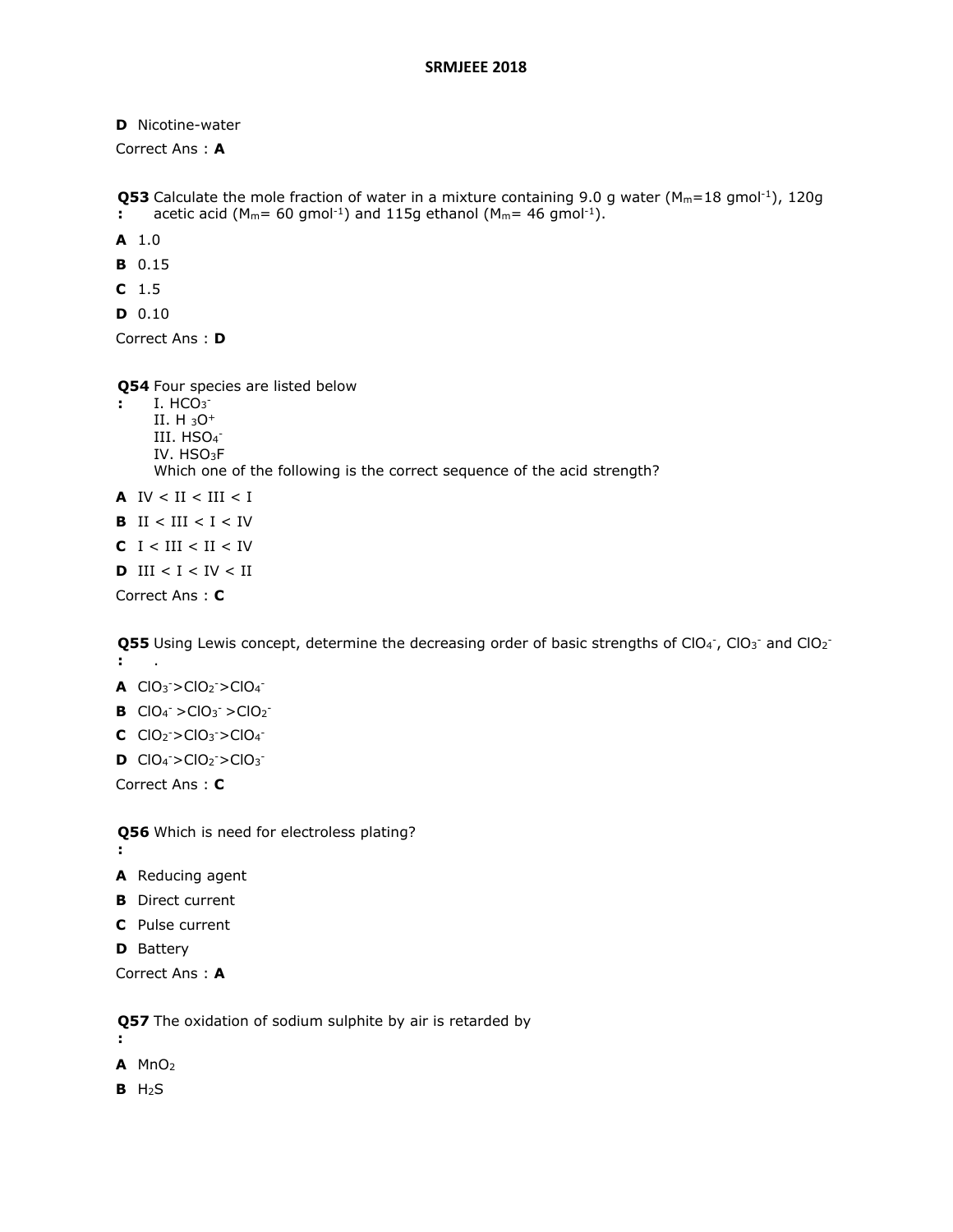- **C** Alcohol
- $D$  As<sub>2</sub>O<sub>3</sub>

Correct Ans : **C**

**Q58**  Soap suds is a:

- **:**
- **A** foam
- **B** sol
- **C** gel
- **D** aerosol

Correct Ans : **A**

**Q59**  A mixture of camphor and benzoic acid can be separated by which of the following technique? **:**

- **A** Chemical methods
- **B** Sublimation
- **C** Fractional distillation
- **D** Extraction with a solvent.

Correct Ans : **A**

**Q60**  Sodium extract of an organic compound gives blood red colour with FeCl3. It contains **:**

- **A** S and Cl
- **B** N and S
- **C** N

**D** S

**:**

Correct Ans : **B**

**Q61** IUPAC name of (CH<sub>3</sub>)<sub>2</sub>CH-CH=CH-CH<sub>3</sub> is,

- **A** 4-methyl-2-pentene
- **B** 3-isopropyl-2-propene
- **C** 2-methyl-3-pentene
- **D** 1, 2-isopropyl-1-propene
- Correct Ans : **A**
- **Q62**  Which of the following amino acid is achiral?
- **:**
- **A** Alanine
- **B** Glycine
- **C** Proline
- **D** Phenylalanine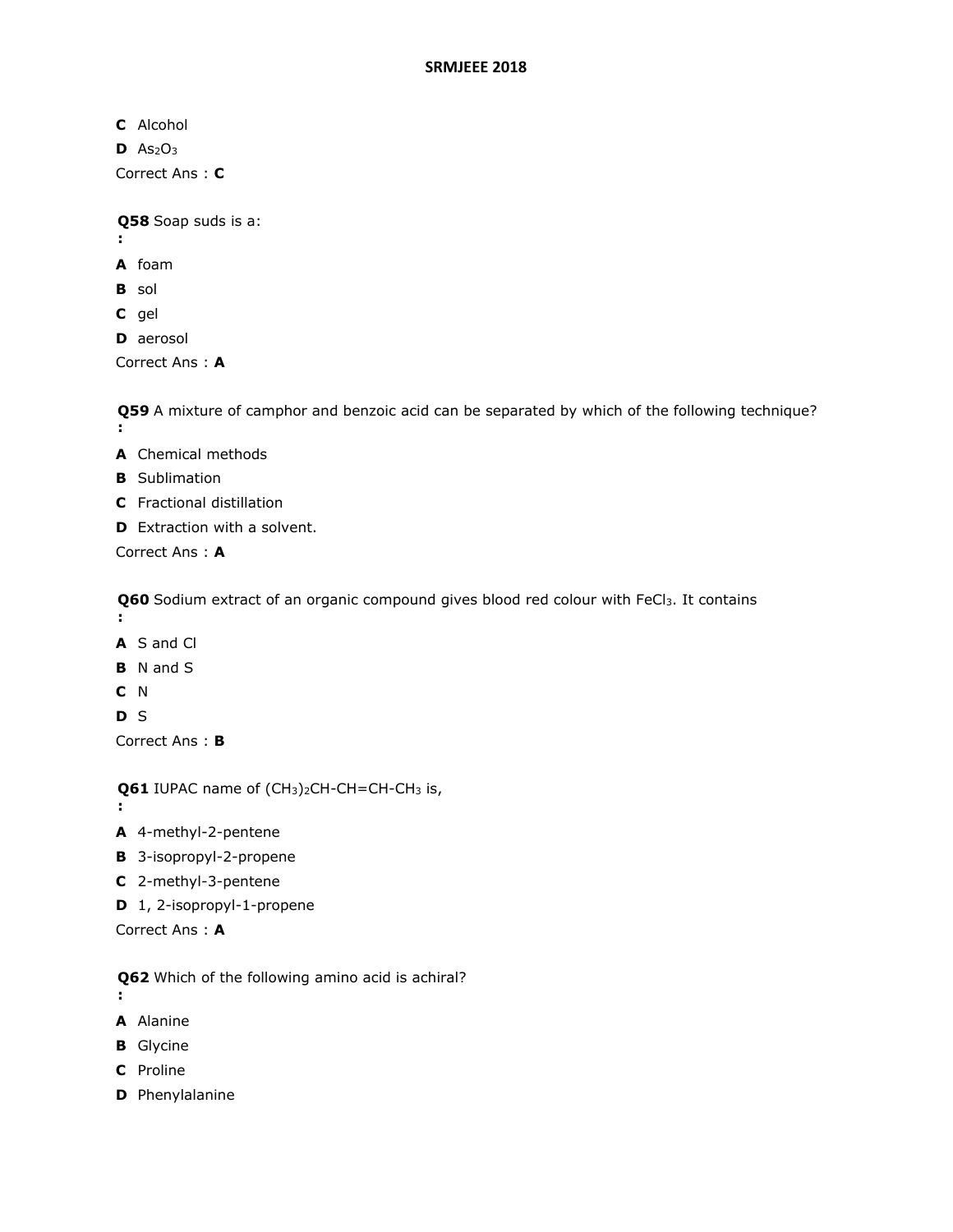Correct Ans : **B**

- **Q63**  Which mechanism involves heterolytic fission?
- **A**  $C_2H_4$  + HBr -->  $C_2H_5Br$
- **B** C2H<sup>6</sup> + Br<sup>2</sup> --> C2H5Br + HBr
- **C**  $O_3 + O_1 \rightarrow 2 O_2$

**D** none

**:**

Correct Ans : **A**

**Q64**  Ozonolysis of an organic compound gives formaldehyde as one of the products. This confirms **:** the presence of

- **A** vinyl group
- **B** Two ethylenic double bonds
- **C** An acetylenic triple bond
- **D** An isopropyl group

Correct Ans : **A**

**Q65**  When phenol is treated with CHCl<sup>3</sup> and NaOH, the product formed is

**:**

**:**

- **A** Benzaldehyde
- **B** Salicylaldehyde
- **C** Salicylic acid
- **D** Benzoic acid

Correct Ans : **B**

**Q66**  Hydrolysis of diazonium salt produces

- **A** benzene
- **B** phenol
- **C** aniline
- **D** azobenzene

Correct Ans : **B**

**Q67**  Aniline is a resonance hybrid of five structures and where do you find the maximum electron **:** density in those structures?

- **A** Ortho-position only
- **B** Para-position only
- **C** Ortho-and para-positions
- **D** Ortho- and meta positions

Correct Ans : **C**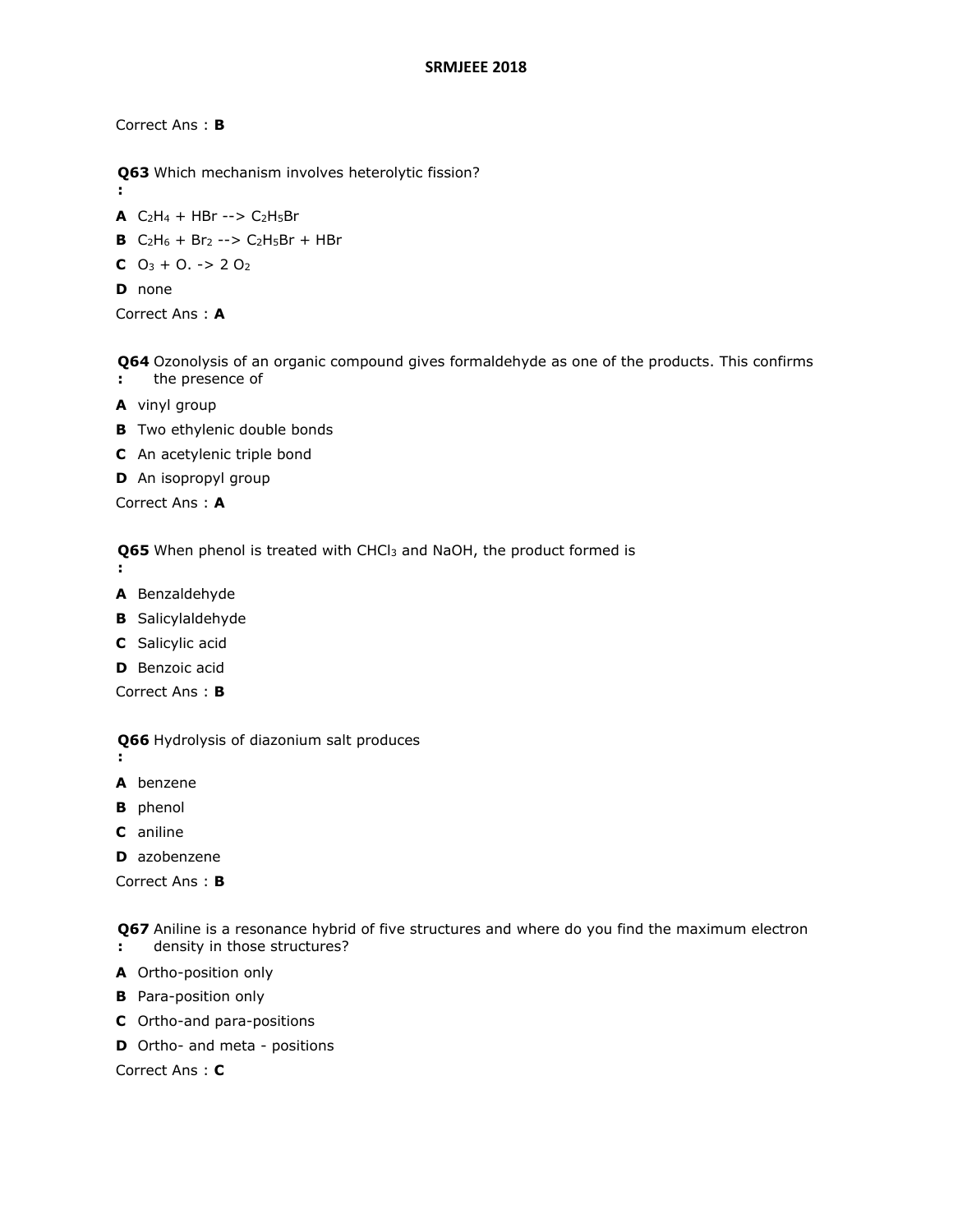

**Q68**  In the reaction shown below, the major product formed is



**Q69**  Thermoplastic can be reused because of? **:**

- **A** Intermediate intermolecular forces
- **B** Heavily cross-linked polymer chains
- **C** Weakest intermolecular forces
- **D** High stability

Correct Ans : **A**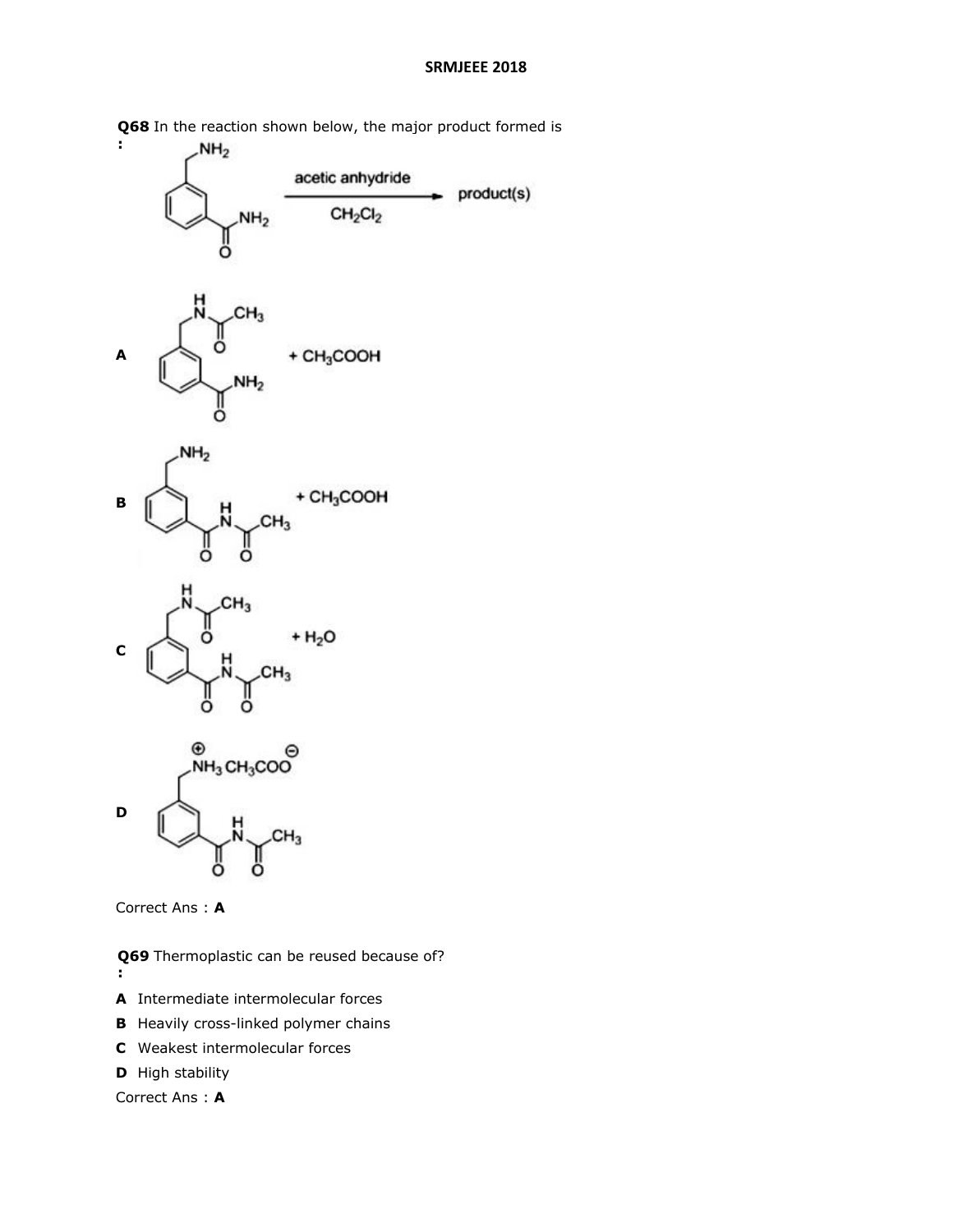**Q70**  What is the name of six membered cyclic structure of glucose?

**A** Anomer

**:**

- **B** Pyranose
- **C** Furan
- **D** Proline

```
Correct Ans : B
```
**Q71**  A function f from the set of natural numbers to integers defined

$$
f(n) = \begin{cases} \frac{(n-1)}{2} & \text{if } n \text{ odd} \\ \frac{-n}{2} & \text{if } n \text{ even} \end{cases}
$$

**A** one-one but not onto

- **B** onto but not one-one
- **C** one-one and onto both
- **D** neither one-one nor onto

Correct Ans : **C**

**Q72**  A set A contains 10 elements,then the number of relations on A into A is

- **:**
- $A$  2<sup>10</sup>
- **B** 10<sup>2</sup>
- $C$  2<sup>100</sup>
- **D** 2 1000

Correct Ans : **C**

```
Q73 
 :
       tan7U - tan5U - tan2U=
A tan7\theta tan5\theta tan2\thetaB tan7\theta cot5\theta cot2\theta=
C cot7\theta tan5\theta tan2\thetaD cot2\theta + cot5\theta - cot7\theta=
```
Correct Ans : **D**

**Q74** The number of solutions of  $sin2x+4cosx= 2+ sinx$ , in  $[-\pi, 4\pi]$  is

- **:**
- **A** 6
- **B** 4
- **C** 3
- **D** 5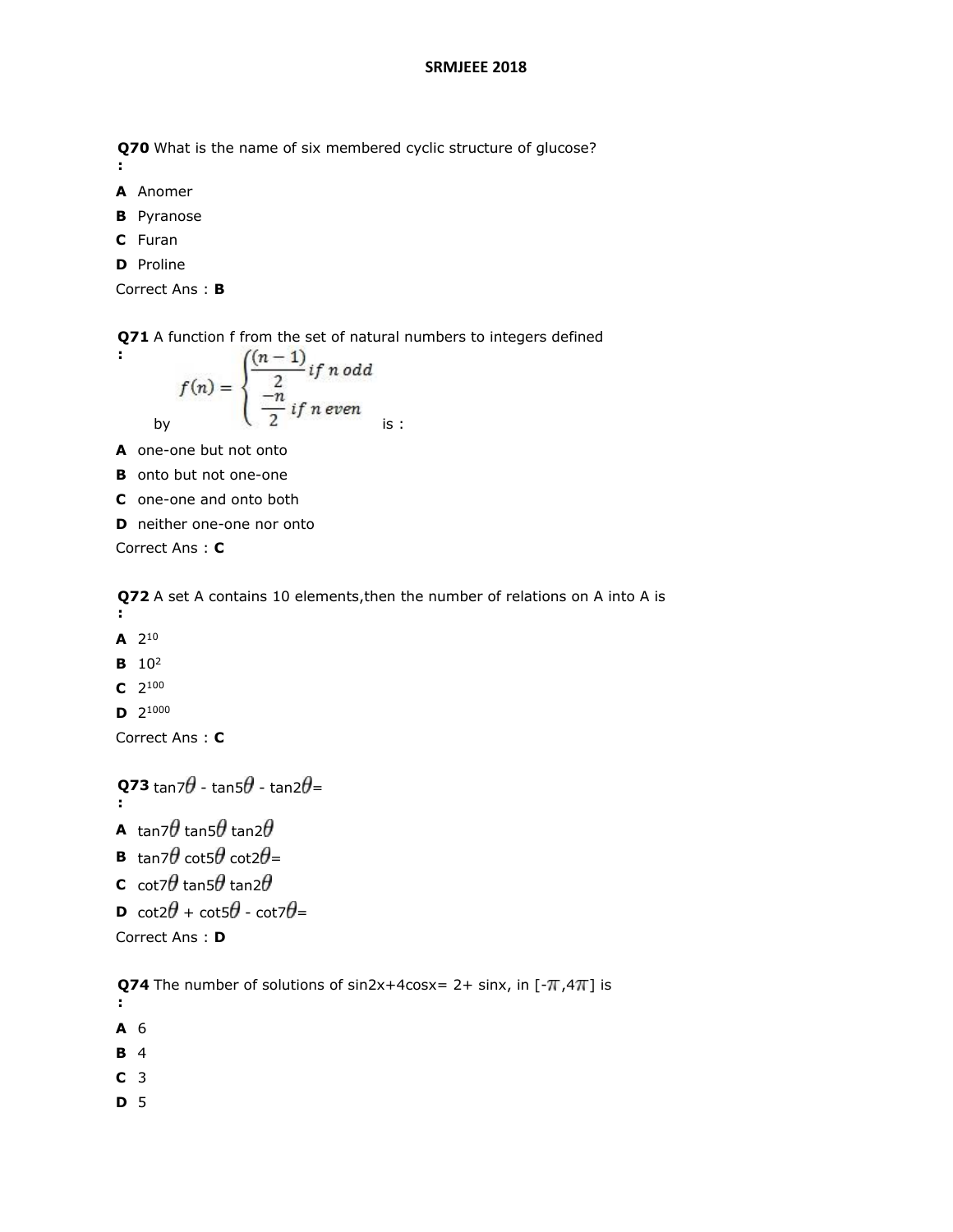Correct Ans : **B**

**Q75 :** The order of the differential equation  $2x^2 \frac{d^2y}{dx^2} - 3\frac{dy}{dx} + y = 0$  is **A** 2 **B** 1

- **C** 0
- **D** not defind

Correct Ans : **A**

**Q76** The product of the real roots of the equation  $|2x + 3|^2 - 3|2x + 3| + 2 = 0$  is **:**

- **A** 5/4
- **B** 5/2
- **C** 5
- **D** 2

Correct Ans : **C**

**Q77** if  $x^3$ -6x<sup>2</sup>+12x+19=0 and Wis a non-real cube root of 1, then  $x =$ 

- **:**
- **A** -1
- **B**  $2-3\omega$
- $C$  2-3 $\omega$ <sup>2</sup>
- $D$  (a)or(b)or(c)

Correct Ans : **D**

```
Q78
```

```
:
      (4 3 2)\left(\frac{1}{x}\right) = (6)<br>If then x is
A 4
B 3
C 2
D 1
```
Correct Ans : **A**

```
Q79
```

```
:
     If \frac{1}{2} the the value
     of (x, y) is
A \left(\frac{\Delta_2}{\Delta_1}, \frac{\Delta_3}{\Delta_1}\right)
```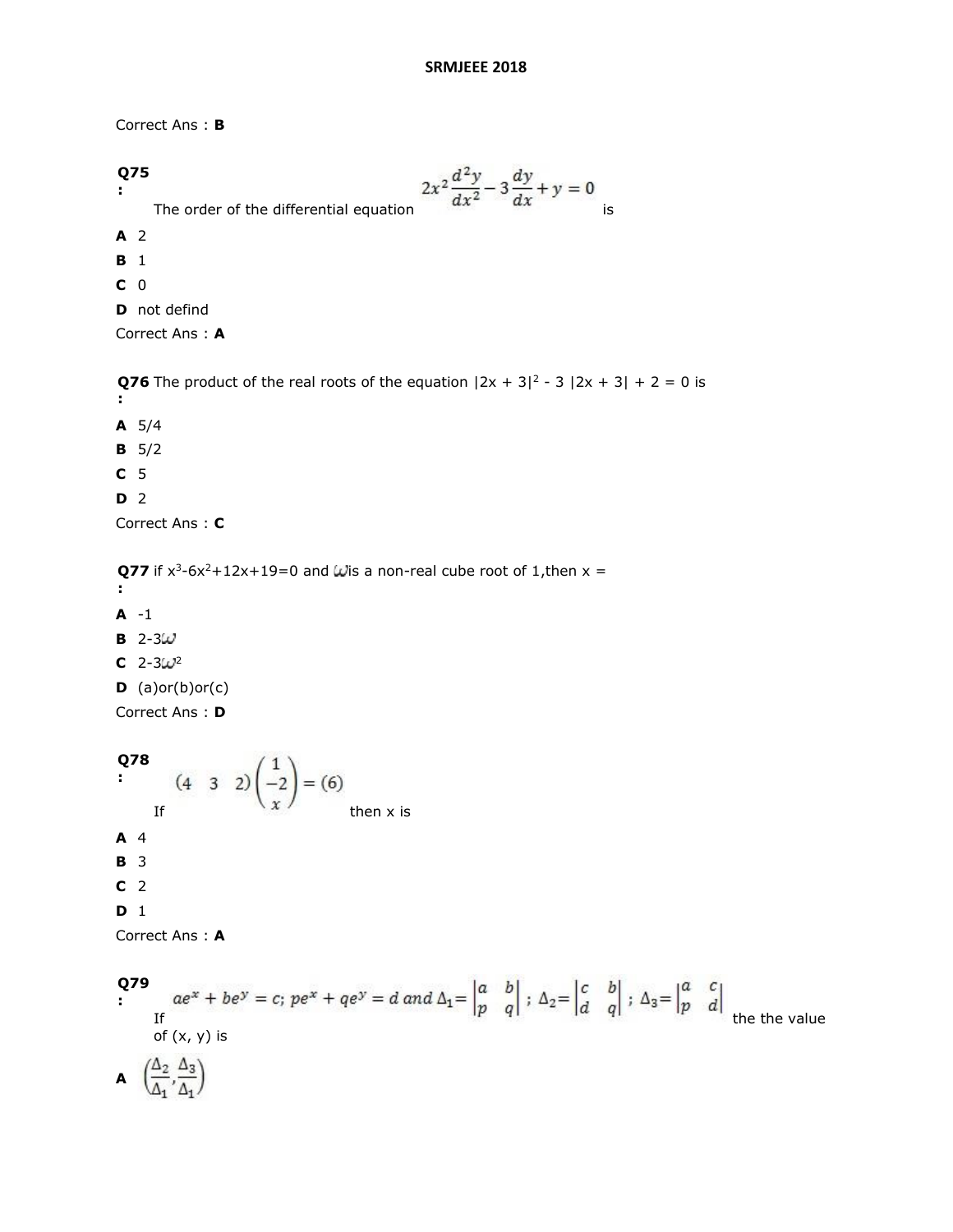**B** 
$$
\left( \log \frac{\Delta_2}{\Delta_1}, \log \frac{\Delta_3}{\Delta_1} \right)
$$
  
\n**C**  $\left( \log \frac{\Delta_1}{\Delta_3}, \log \frac{\Delta_1}{\Delta_2} \right)$   
\n**D**  $\left( \log \frac{\Delta_1}{\Delta_2}, \log \frac{\Delta_1}{\Delta_3} \right)$ 

Correct Ans : **B**

**Q80**  
\n
$$
= \begin{vmatrix}\n3 & 4 & 5 & x \\
4 & 5 & 6 & y \\
5 & 6 & 7 & z \\
x & y & z & 0\n\end{vmatrix} = 0, \text{ then}
$$

- **A** *x,y,z* are in A.P
- **B** *x,y,z* are in G.P
- **C** *x,y,z* are in H.P
- **D** none of these

Correct Ans : **A**

**Q81**  
\n
$$
\begin{vmatrix} 1 & x & x^{2} \\ x & x^{2} & 1 \\ x^{2} & 1 & x \end{vmatrix} = 7 \text{ and } \Delta = \begin{vmatrix} x^{3} - 1 & 0 & x - x^{4} \\ 0 & x - x^{3} & x^{3} - 1 \\ x - x^{4} & x^{3} - 1 & 0 \end{vmatrix}
$$
, then  
\n**A**  $\Delta = -9$   
\n**B**  $\Delta = 7$   
\n**C**  $\Delta = 49$   
\n**D**  $\Delta = 343$   
\nCorrect Ans: **C**

**Q82 :** The number of 4 digit numbers that can formed by using the digits 1,2,3,4,5,6,7,8 and 9 such that the least digit used is 4,when repetition of digits is allowed

- **A** 617
- **B** 671
- **C** 716
- **D** 761

Correct Ans : **B**

**Q83**  In how many ways can 6 boys and 4 girls sit in a row?

**:**

**A** 10!

**B** 100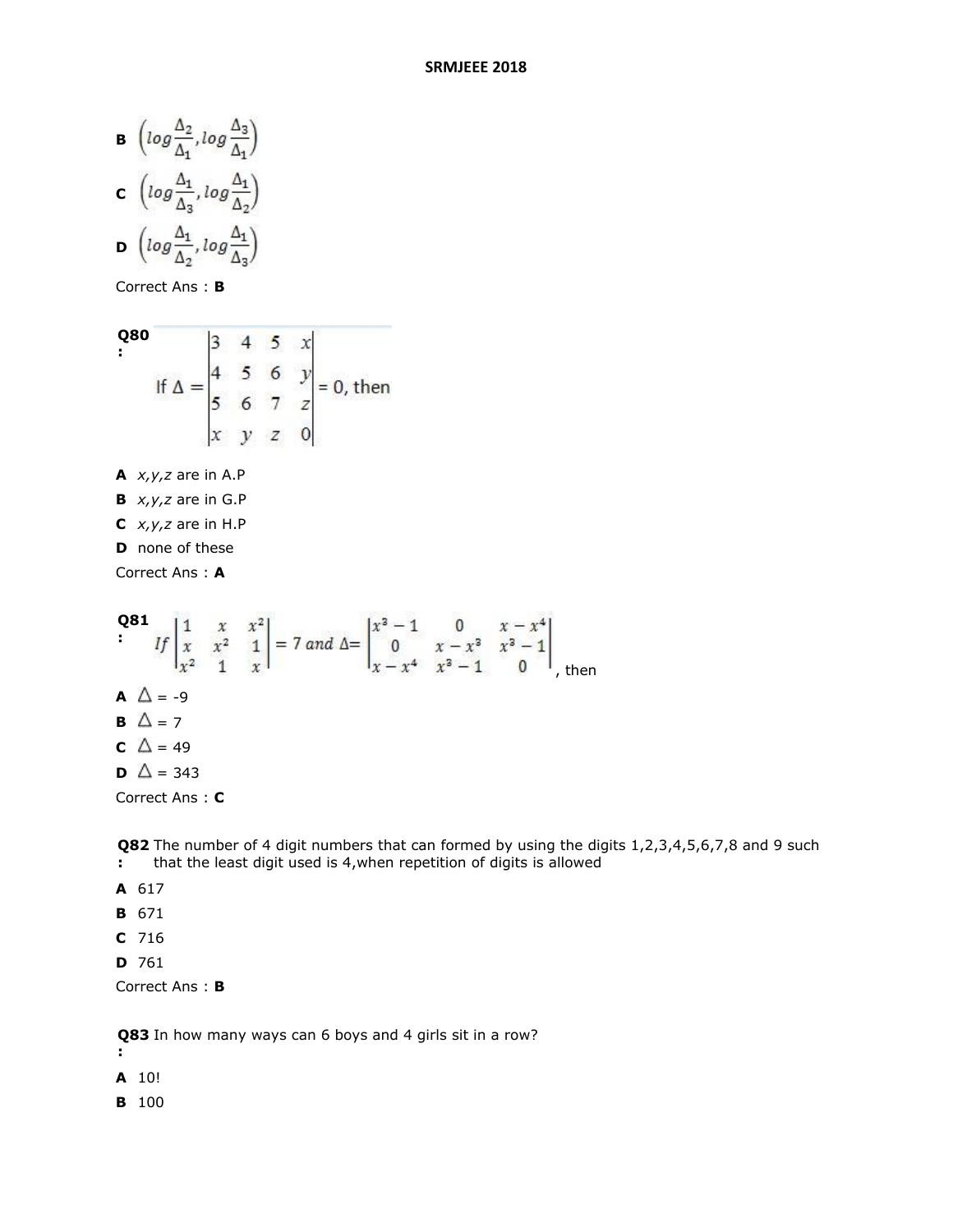**C** 6!4!

**D** 5!4!

Correct Ans : **A**



Correct Ans : **B**

**Q85** Let f : R<sup>---</sup> $\rightarrow$ R, g : R<sup>--- $\rightarrow$ </sup>R be two given functions. Such that f is injective and g is surjective, then **:** which of the following is injective?

- **A** g o f
- **B** f o g
- **C** g o g
- **D** f o f

Correct Ans : **D**

**Q86** Suppose the function  $f(x)$ - $f(2x)$  has the derivative 5 at  $x=1$  and derivative 7 at  $x=2$ . The **:** derivative of the function  $f(x)$ - $f(4x)$  at  $x=1$  has the value equal to

- **A** 19
- **B** 9
- **C** 17
- **D** 14

Correct Ans : **A**

**Q87** If S =  $t^3$  - 4 $t^2$  + 100 then the velocity when the accelaration is Zero is **:**

A 
$$
\frac{32}{3}
$$
m/sec  
B  $\frac{-16}{3}$ m/sec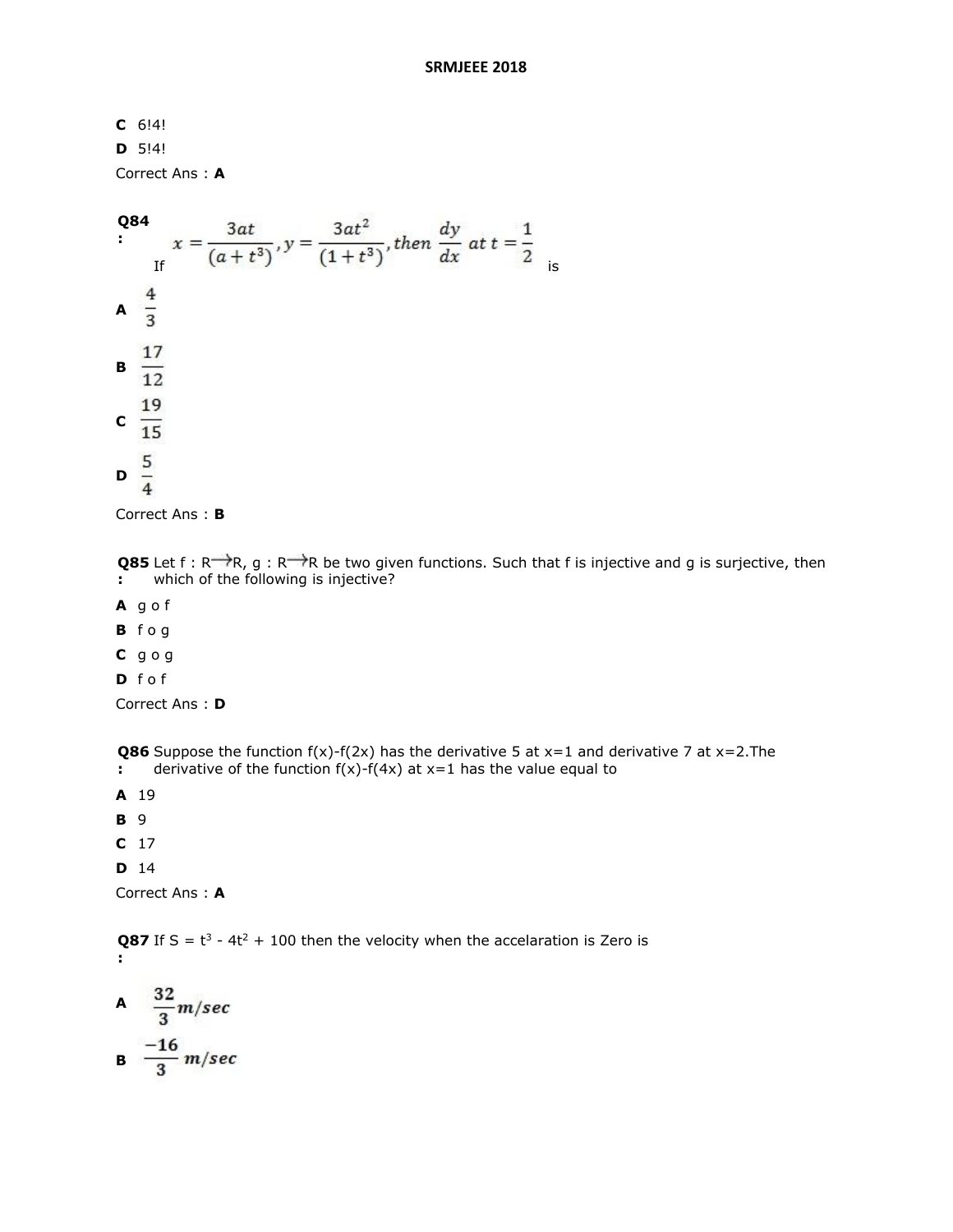$$
c \quad \frac{16}{3}m/sec
$$

$$
D = \frac{32}{3} m/sec
$$

Correct Ans : **B**

**Q88**  
\n
$$
\int_{\text{If}} f(x) dx = f(x)
$$
\n
$$
\int_{\text{then}} \int \{f(x)\}^2 dx
$$
\nis equal to\n
$$
A = \frac{1}{2} \{f(x)\}^2
$$

**B**  ${f(x)}^3$ 

$$
c \frac{\{f(x)\}^3}{3}
$$

**D**  $\{f(x)\}^2$ 

Correct Ans : **A**

Q89  
\n
$$
I = \int_{\pi/6}^{\pi/3} \frac{dx}{1 + \sqrt{\cot x}}
$$
\nThen I =  
\nA  $\frac{\pi}{12}$   
\nB  $\frac{\pi}{16}$   
\nC  $\frac{\pi}{2}$   
\nD  $\frac{\pi}{8}$ 

Correct Ans : **A**

**Q90** The area of the region b'dd by the line y=x-5 and the x axis between the ordinates x=3 and **:** x=7

- **A** 10 sq.units
- **B** 4 sq.units
- **C** 2 sq.units
- **D** 1 sq.units

Correct Ans : **B**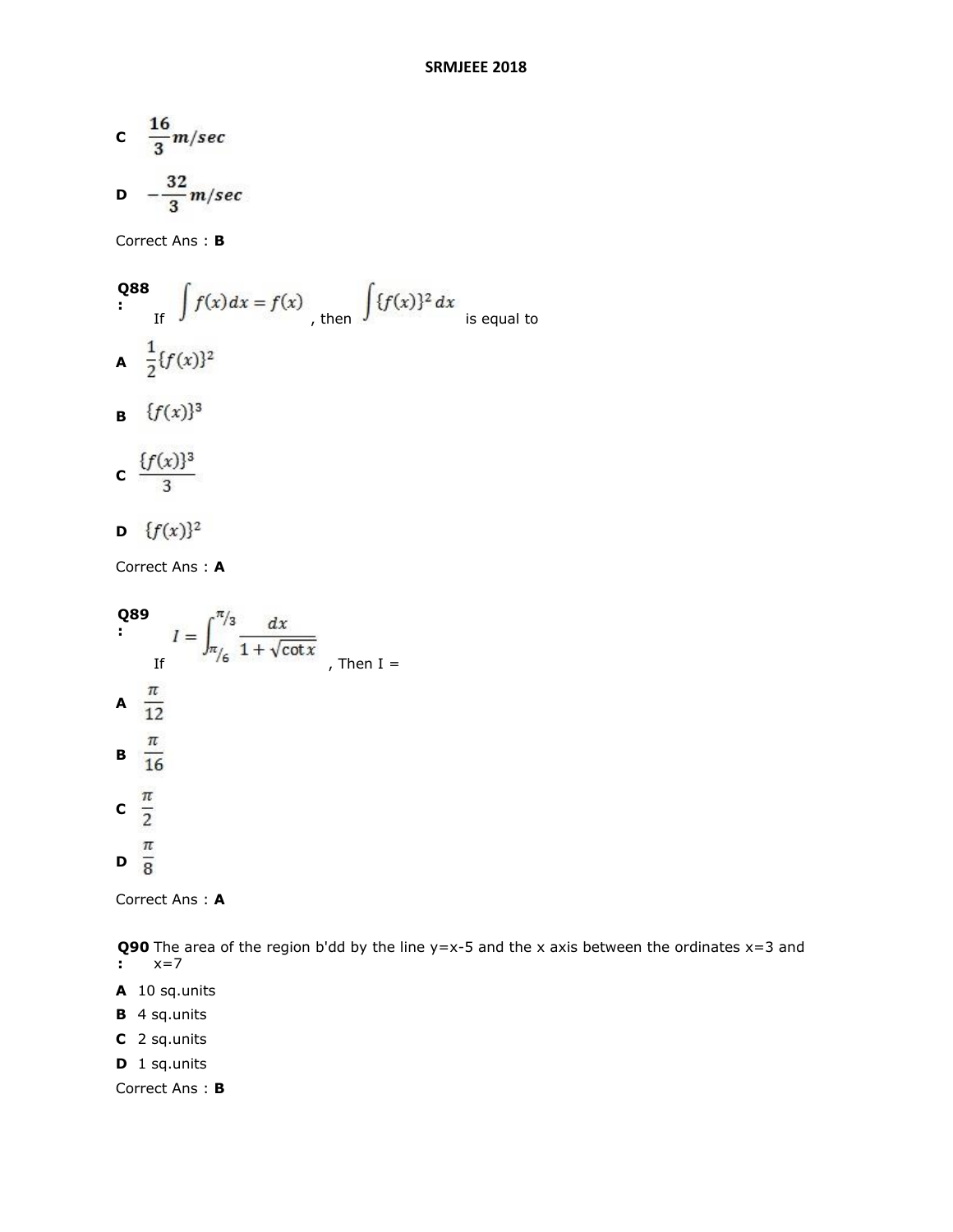| O91<br>$\sin x$<br>x<br>cos <sup>2</sup> |                                 |
|------------------------------------------|---------------------------------|
|                                          | A $log cos x$                   |
|                                          | <b>B</b> $log$ sec $x$          |
|                                          | $C$ sec $x$                     |
|                                          | $\mathbf{D}$ sin <sup>2</sup> x |
|                                          |                                 |

Correct Ans : **C**

**Q92** The equation of the tangent to the circle  $x^2 + y^2 = 25$  at (4,3) is

A  $4x - 3y = 25$ 

**B**  $4x + 3y = 25$ 

- **C**  $4x + 3y = 16$
- **D**  $4x + 3y = 9$

Correct Ans : **B**

# **Q93**

**:**

**:**

the equation of the chord of contact of tangents from (2,1) to the hyperbola  $\frac{x^2}{16} - \frac{y^2}{9} = 1$  is  $A \, 9x-8y-72=0$ **B**  $9x+8y+72=0$  $C$  8x-9y-72=0  $D \quad 8x + 9y + 72 = 0$ Correct Ans : **A Q94** The locus of the centre of a circle which touches externally the circle  $x^2 + y^2 - 6x - 6y + 14 = 0$ **:** and also touches the y-axis is given by the equation

```
A x^2 - 6x - 10y + 14 = 0B x^2 - 10x - 6y + 14 = 0C y^2 - 6x - 10y + 14 = 0D y^2 - 10x - 6y + 14 = 0Correct Ans : D
```
**Q95** The distance between the two lines represented by the equation  $9x^2 + 24xy + 16y^2 - 12x +$ **:** 16*y* -12 =0 is

**A** 8/5

**B** 6/5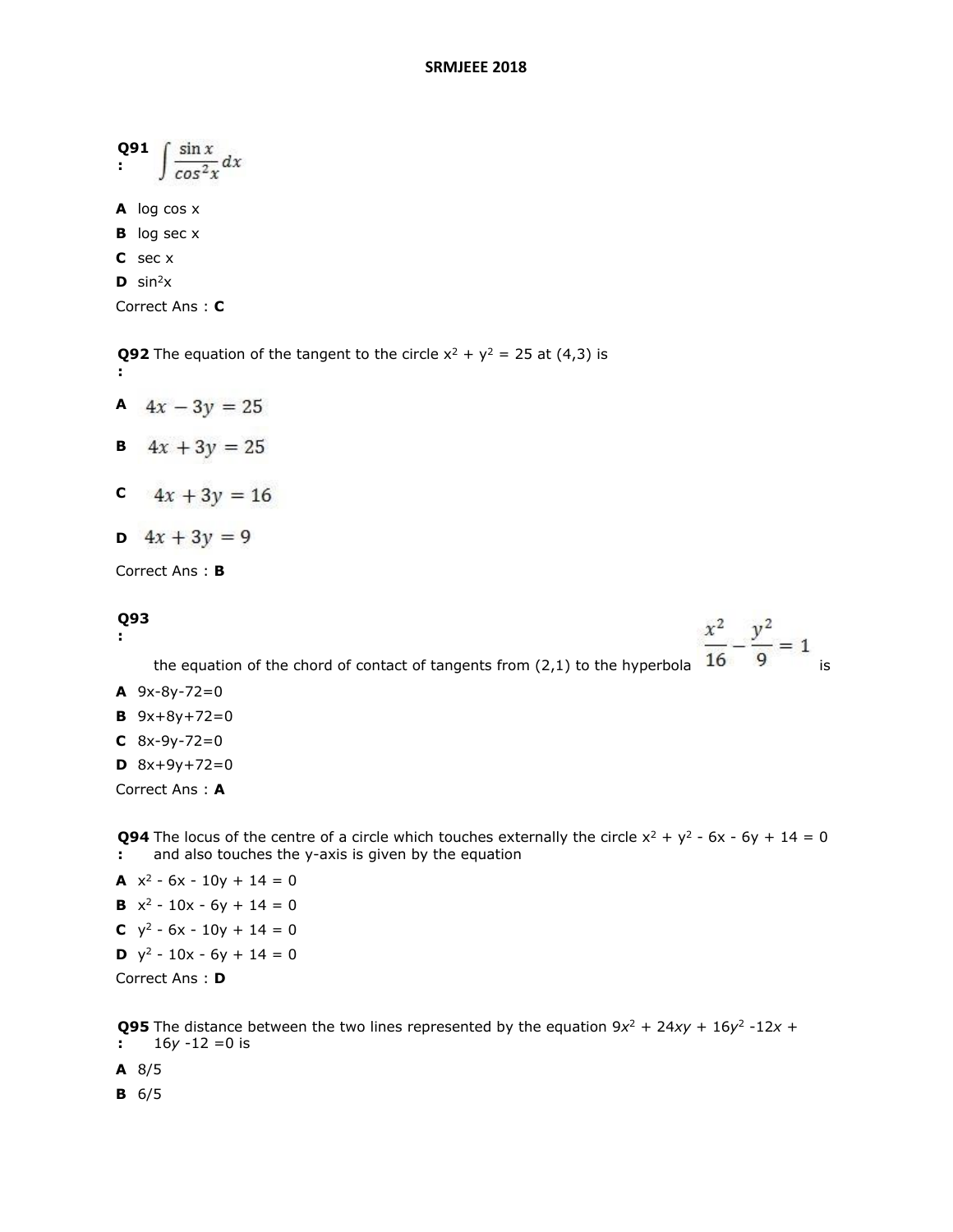# **C** 11/5

**D** none of these

Correct Ans : **A**

**Q96** Let A(2, -3) and B(-2, 1) be vertices of a triangle ABC. If the centroid of this triangle moves on **:** the line  $2x + 3y = 1$ , then the locus of the vertex C is the line

**A**  $2x + 3y = 9$ **B**  $2x - 3y = 7$ **C**  $3x + 2y = 5$ **D**  $3x - 2y = 3$ Correct Ans : **A**

**Q97** If the sum of the slopes of the lines given by  $x^2$  - 2cxy - 7y<sup>2</sup> = 0 is four times product, then c = **: A** 1

- 
- **B** -1
- **C** 2
- **D** -2

Correct Ans : **C**

# **Q98**

**:**  $\vec{a} = 2\vec{i} - \vec{j} + \vec{k}$ ,  $\vec{b} = \vec{i} + 2\vec{j} - \vec{k}$  and  $\vec{c} = \vec{i} + \vec{j} + 2\vec{k}$  be three vectors. A vector in the plane of b and c whose projection on a is  $\sqrt{\frac{2}{3}}$  will be **A**  $2\vec{i} + 3\vec{j} - 3\vec{k}$ **B**  $2\vec{i} + 3\vec{j} - \vec{k}$  $c - 2i - j + 5k$ 

**D**  $2\vec{i} + \vec{j} + 5\vec{k}$ 

Correct Ans : **C**

**Q99**  A tetrahedron has vertices at 0(0,0,0),

**:**  $A(1,2,1)$ ,  $B(2,1,3)$  and  $C(-1,1,2)$  then the angle between the faces 0AB and ABC will be

A  $\cos^{-1}[\frac{19}{25}]$ **B**  $\cos^{-1}[\frac{17}{31}]$ **C** 30<sup>o</sup>

**D** 90<sup>o</sup>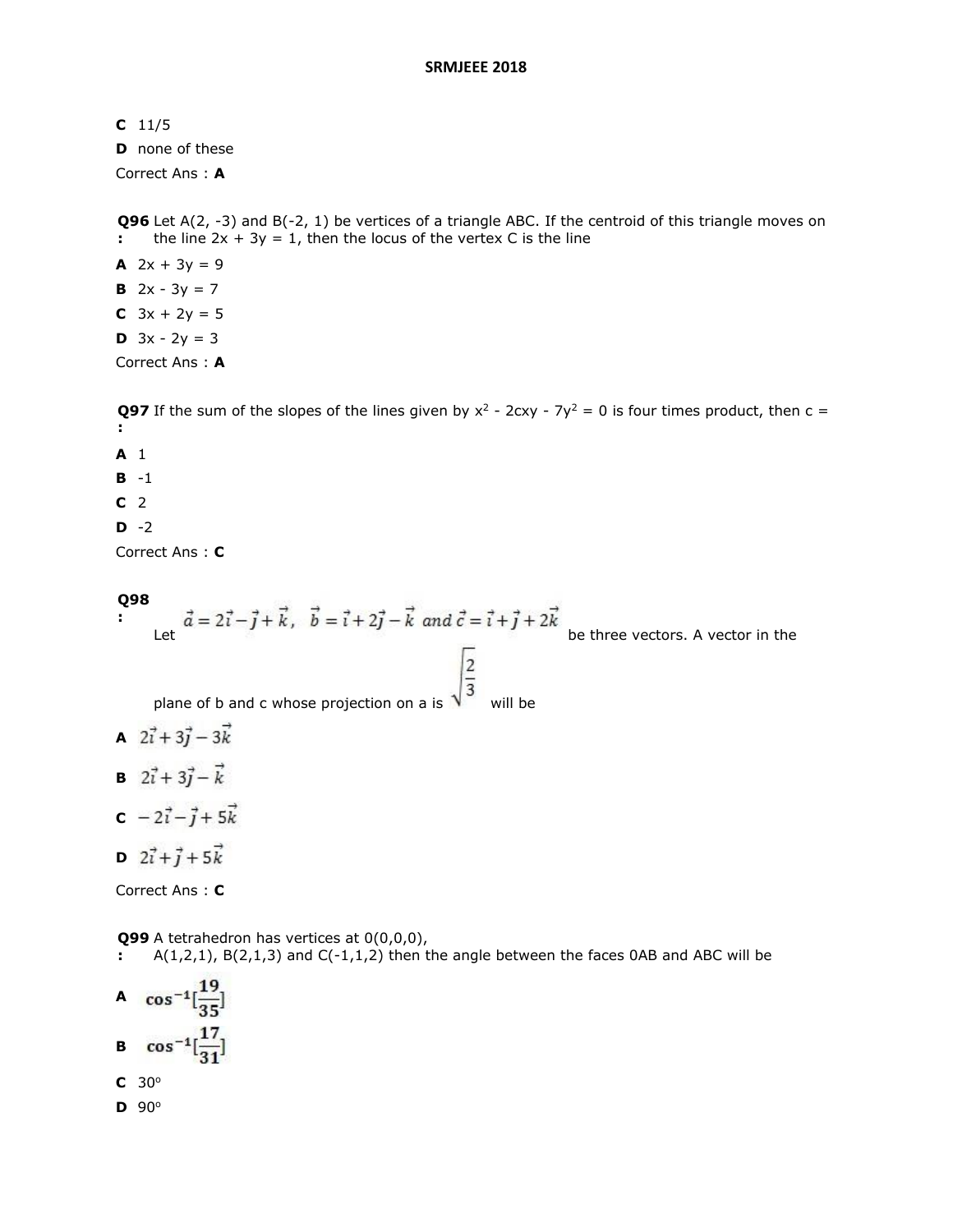Correct Ans : **A**

**:**

**Q100**  If A, B are two mutually exclusive events, then

$$
P(A) + P(B) = 1
$$

$$
B \quad P(A) \leq P(\overline{B})
$$

- **C**  $P(A) P(B) = P(A \cap B)$
- **D**  $P(A) > P(B)$

Correct Ans : **B**

**Q101** If the median of  $x/5, x, x/4, x/2$  and  $x/3$  (where  $x>0$ ) is 8, then the value of x would be **: A** 24

- **B** 32
- **C** 8
- **D** 16

Correct Ans : **A**

**Q102 :** If the number of terms in,  $\left(x+1+\frac{1}{x}\right)^n$ ,  $n \in N$  is 301, then n is greater than **A** 152 **B** 151 **C** 150 **D** 149

Correct Ans : **D**

**Q103** The sum of the 25<sup>th</sup> and 76<sup>th</sup> terms of an AP is 101; the sum of the first 100 terms of the AP is **:**

- **A** 9999
- **B** 4949
- **C** 5050
- **D** 10100

Correct Ans : **C**

**Q104**  In a triangle the angle are in A.P and the lengths of the larger sides are 10 and 9 respectively **:** then the length of the third side can be

$$
\begin{array}{c}\nA \quad 5 + \sqrt{6} \\
B \quad \frac{7}{10}\n\end{array}
$$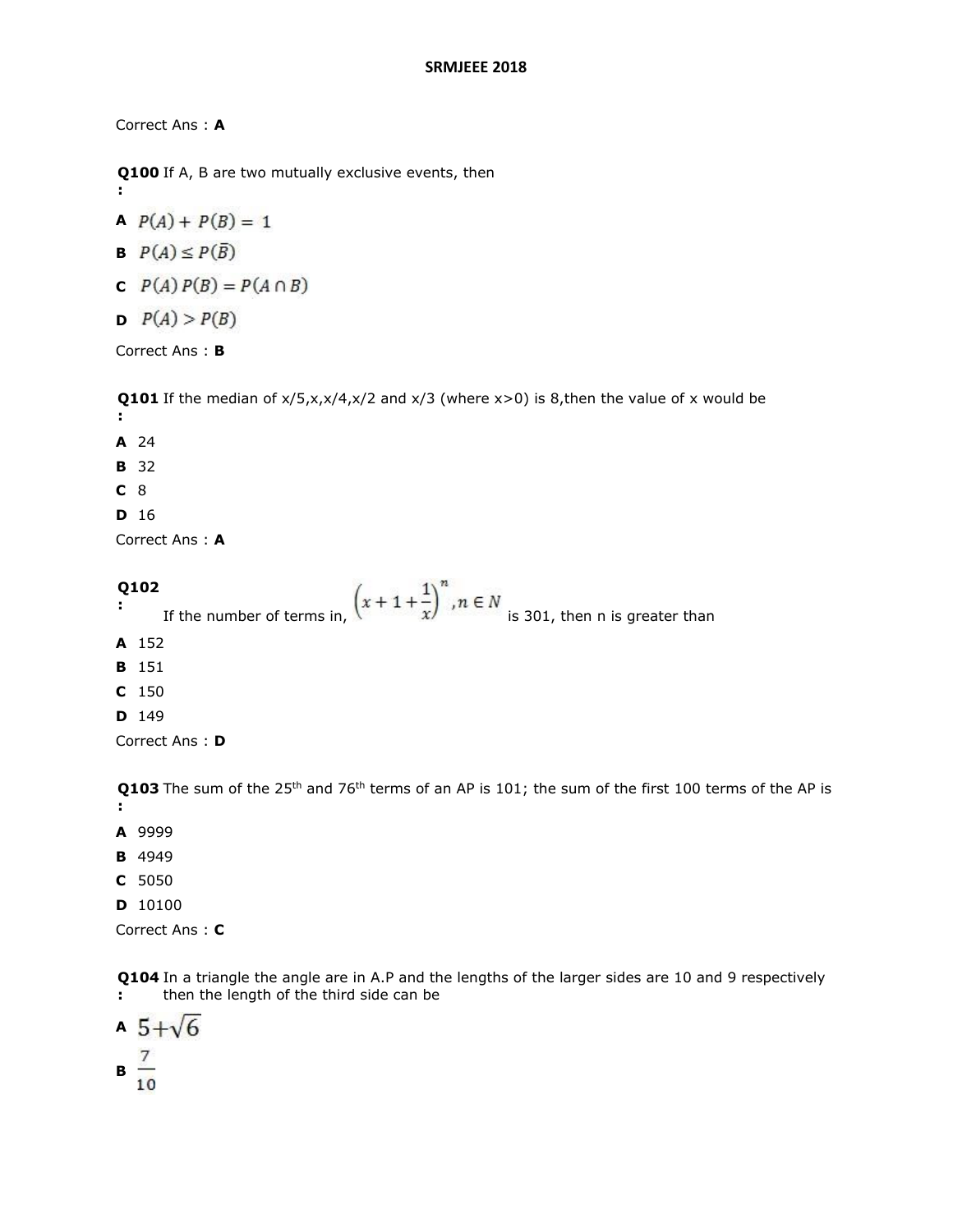```
c 5\pm\sqrt{6}D\frac{10}{7}
```
Correct Ans : **C**

### **Q105**

**:**

- The middle term in the expansion of  $\left(\frac{2x^3}{3} + \frac{3}{2x^2}\right)_{_{10}}$  is **A** 240
- **B** 280
- **C** 262
- **D** 252

Correct Ans : **D**

**Q106**  Application of bioinformatics include?

- **:**
- **A** proving a signaling pathway
- **B** clinical trials
- **C** drug design
- **D** identification of lipid pathway

Correct Ans : **C**

**Q107**  Nucleotide sequence submission system and mass submission system are submission tools of **:** ?

- **A** GenBank
- **B** DDBJ
- **C** EMBL
- **D** UniProt

Correct Ans : **B**

**Q108**  Hydrogen bonds between cytosine and guanine arecytosine and guanine

- **:**
- **A** 1
- **B** 2
- **C** 3
- **D** 4

```
Correct Ans : C
```
**Q109**  In forensic science one of the following technique is used **:**

**A** RNA foot printing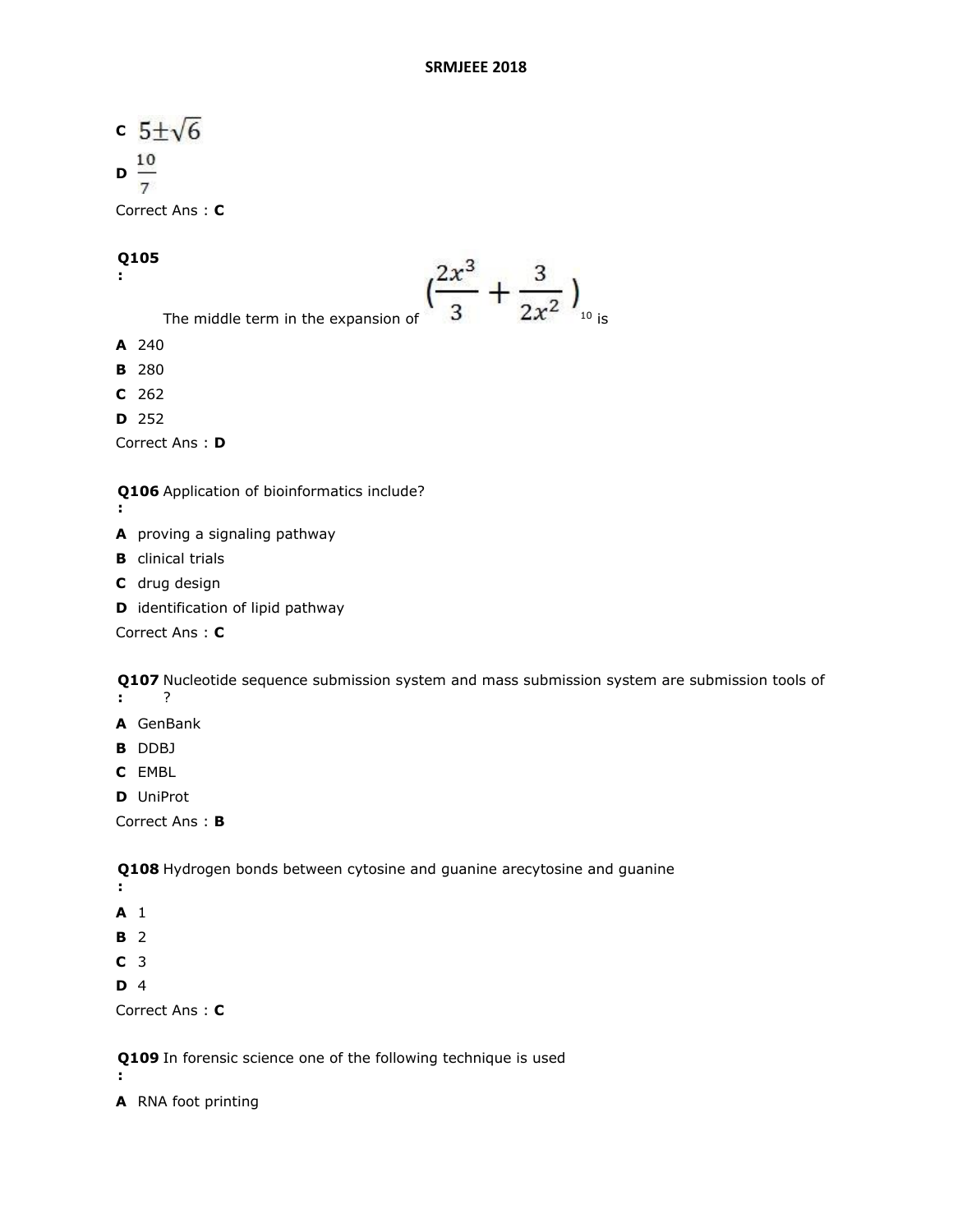- **B** RNA cloning
- **C** In vitro fertilization
- **D** DNA fingerprinting

Correct Ans : **D**

**Q110**  \_\_\_\_\_\_\_\_\_\_\_\_\_ is a group of plants representing one or more ecospecies of common

- **:** evolutionary origin.
- **A** Ecospecies
- **B** Ecotype
- **C** Comparium
- **D** Cenospecies

Correct Ans : **D**

**Q111**  Stamens epipetalous, alternate with the petals, usually not equal in length and filaments are

- **:** basifixed.in \_\_\_\_\_\_\_\_\_\_\_\_\_.
- **A** Solanaceae
- **B** Malvaceae
- **C** Arecaceae
- **D** Rubiaceae

Correct Ans : **A**

**Q112 :** \_\_\_\_\_\_\_\_\_\_\_is composed of single layer of barrel shaped parenchymatous cells and forms a complete ring around the stele.

- **A** Endodermis
- **B** Rhizodermis
- **C** Epdermis
- **D** Epiblema

Correct Ans : **A**

**Q113**  According to which phylogenetic system, dicots are advanced with sympetalae conditions?

**:**

**:**

- **A** Bentham & Hooker's
- **B** Engler & Prantl
- **C** Hutchinson
- **D** Takhtajan

Correct Ans : **B**

**Q114**  The types of roots present in mustard plant is

- **A** Fibrous roots
- **B** Adventitious roots
- **C** Tap roots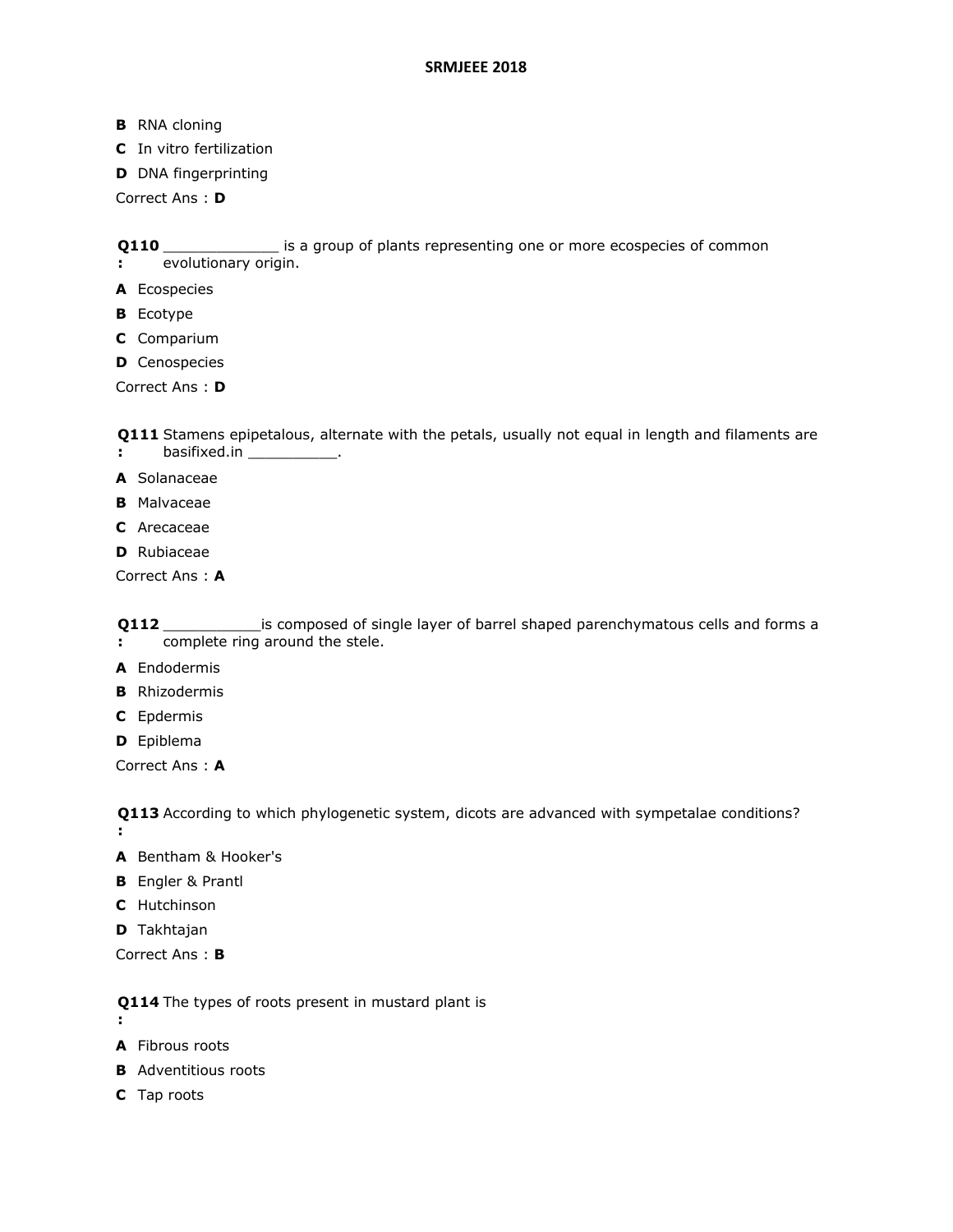**D** Nodulated roots

Correct Ans : **C**

**Q115**  Linkage prevents

- **:**
- **A** Homozygous condition
- **B** Segregation of alleles
- **C** Hybrid formation
- **D** Heterozygous condition

Correct Ans : **B**

- **Q116**  Why are genetic disorders such as haemophilia and Duchenne muscular dystrophy more **:** prevalent in males than females?
- **A** Because they can only be passed on from father to son
- **B** Because they are dominant genetic disorders
- **C** Because they occur due to spontaneous mutations in the Y-chromosome
- **D** Because they are X-linked recessive disorders

Correct Ans : **D**

**Q117**  A nicked RNA molecule can be ligated by

**:**

**:**

- **A** T4 RNA ligase
- **B** DNA polymerase III
- **C** T4 DNA ligase
- **D** DNA polymerase I

Correct Ans : **C**

**Q118**  Which of the folowing structures are present in core particle of nucleosome?

- **A** Octamer of histone proteins
- **B** 200 bp of DNA
- **C** Non-histone proteins
- **D** Linker DNA

Correct Ans : **A**

- **Q119**  High levels of ABA are synthesized in **:**
- **A** tissues undergoing cell division
- **B** tissues undergoing cell elongation
- **C** tissues undergoing stress
- **D** tissues undergoing ripening

Correct Ans : **C**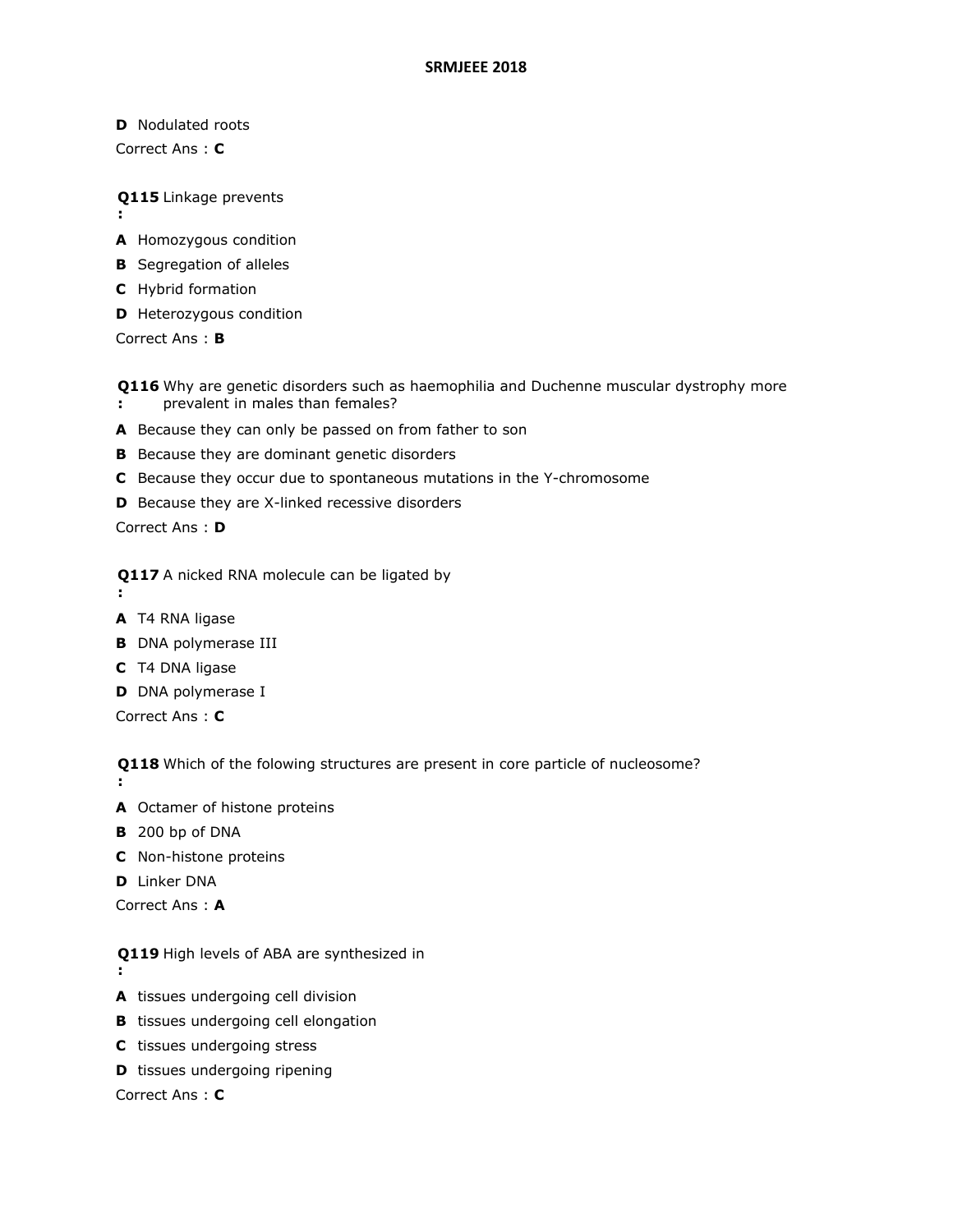**Q120**  Minerals absorbed by root move to the leaf through

```
A xylem
```
**:**

- **B** phloem
- **C** sieve tubes
- **D** sieve elements

```
Correct Ans : A
```
**Q121**  Which one increases in the absence of light?

- **:**
- **A** uptake of minerals
- **B** uptake of water
- **C** elongation of internodes
- **D** ascent of sap.

Correct Ans : **C**

**Q122**  Photosystem II occurs in

- **:**
- **A** stroma
- **B** cytochrome
- **C** grana
- **D** mitochondrial surface

Correct Ans : **C**

**Q123**  The hormone that is produced during chilling treatment

- **:**
- **A** IAA
- **B** ethylene
- **C** gibberrelin
- **D** vernalin

Correct Ans : **D**

# **Q124**  VAM is

- **:**
- **A** endomycorrhiza
- **B** ectomycorrhiza
- **C** bioinsecticide
- **D** bioherbicide

Correct Ans : **A**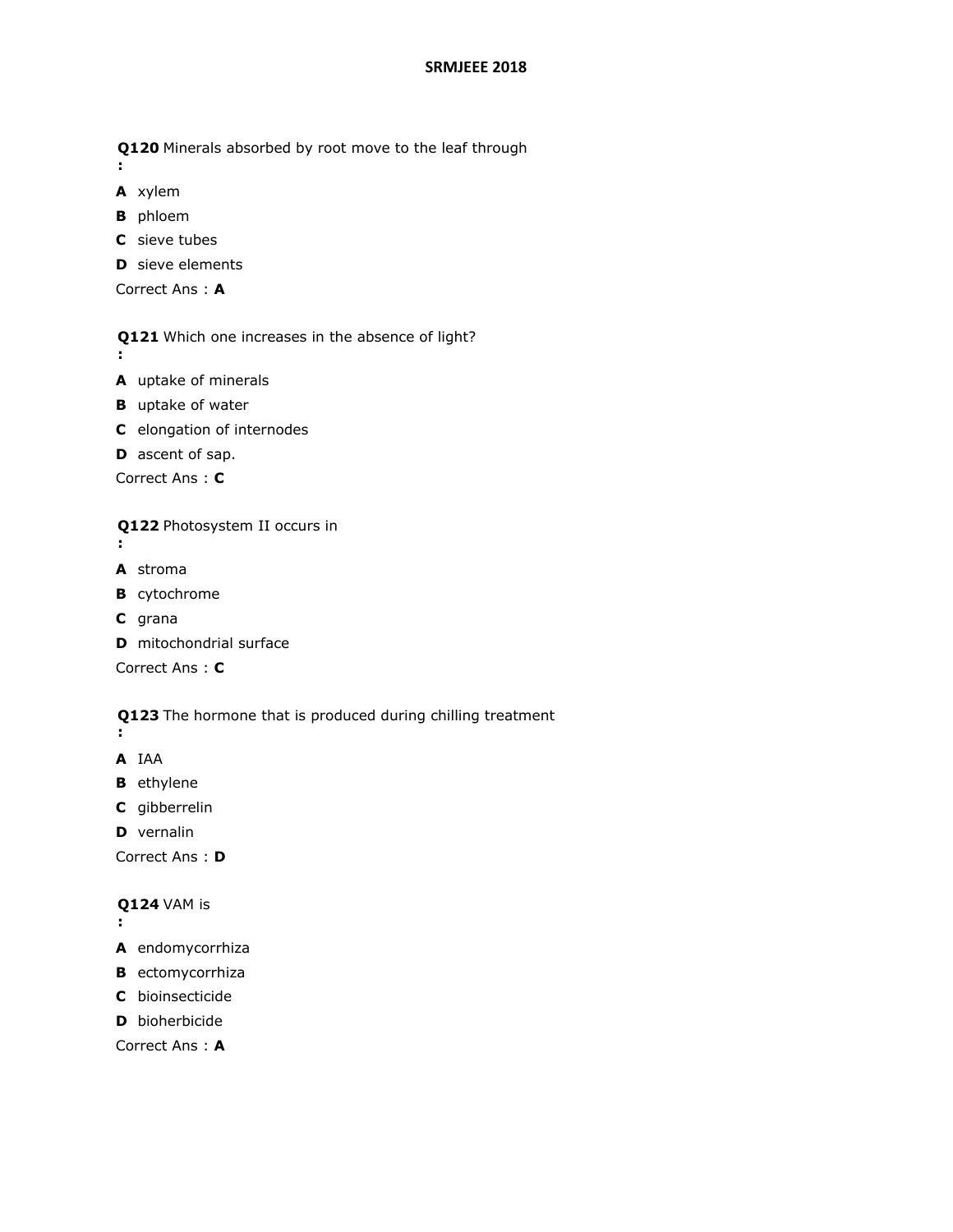**Q125**  Most famous nitrogen fixing bacterium / biofertililzer is

- **:**
- **A** Nitrobacter **B** Nitrosomonas
- **C** Nitrococcus
- 
- **D** Rhizobium

Correct Ans : **D**

**Q126**  Which of the following is generally used for induced mutagenesis in crop plants? **:**

- **A** X-rays
- **B** UV (260 nm)
- **C** gamma rays (from cobalt 60)
- **D** alpha particles

Correct Ans : **C**

**Q127**  In maize, hybrid vigour is exploited by

- **:**
- **A** crossing of two inbred parental lines
- **B** harvesting seeds from the most productive plants
- **C** inducing mutations
- **D** bombarding the seeds with DNA

Correct Ans : **A**

**Q128**  Which type of ossicles is not observed in the middle ear of humans?

- **:**
- **A** Malleus
- **B** Incus
- **C** Cochlea
- **D** Stapes

Correct Ans : **C**

**Q129**  Which of the following is not a facial bone?

- **:**
- **A** Parietal
- **B** Lachrymal
- **C** Zygomatic
- **D** Vomra

Correct Ans : **A**

**Q130**  The inhibitory process of respiratory centre in brain that regulates the extent of inspiration is

**:** known as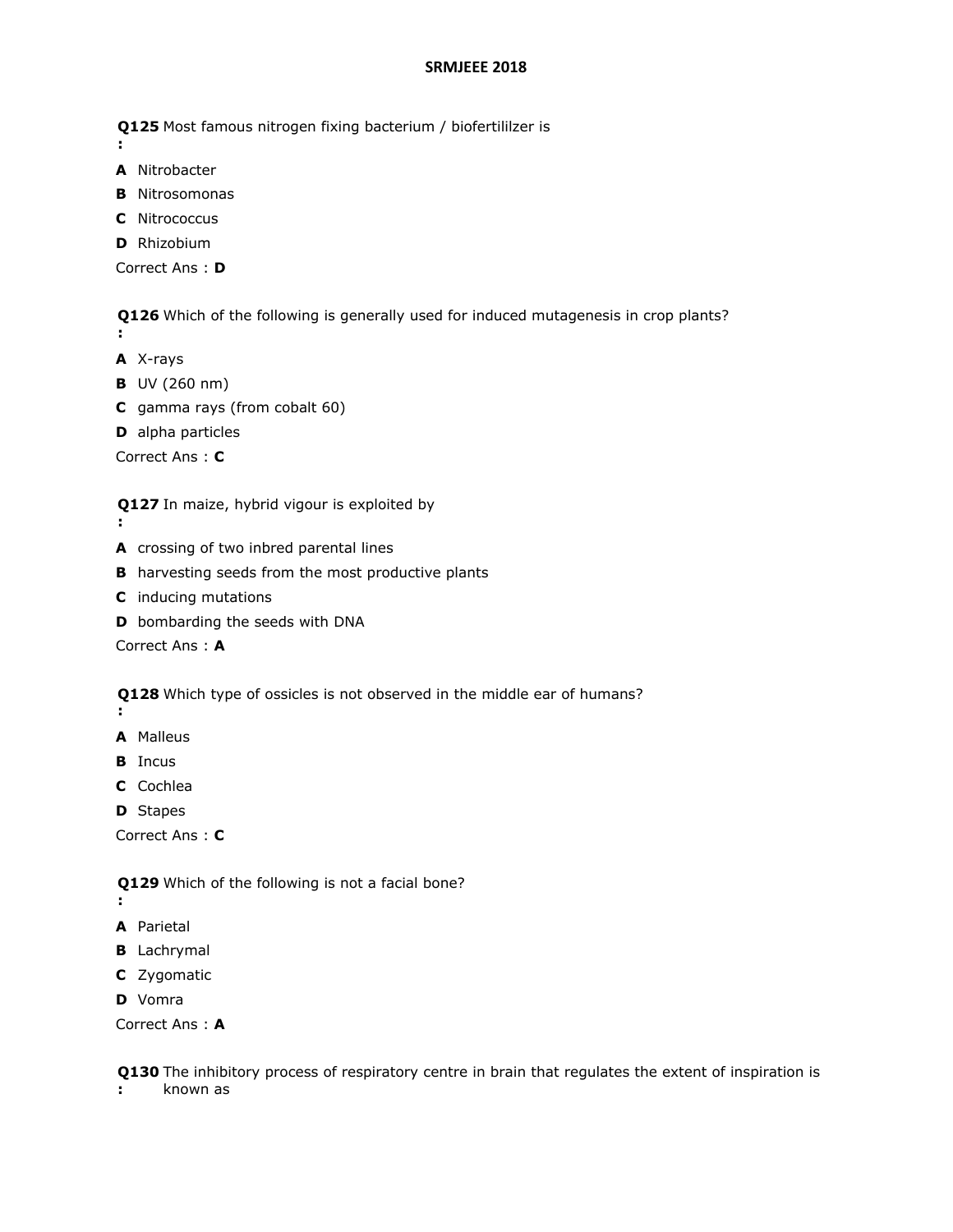- **A** Pavlov reflex
- **B** Spinal reflex
- **C** Neuro endocrine reflex
- **D** Herring Breuer reflex

Correct Ans : **D**

# **Q131**  The common passage for food and air is

**A** Oesphagus

**:**

- **B** Pharynx
- **C** Trachea
- **D** Glottis

Correct Ans : **B**

- **Q132** Wharton's duct is part of <u>equal</u> glands.
- **:**
- **A** sublingual
- **B** submaxillary
- **C** parotid
- **D** brunner's

Correct Ans : **B**

**Q133**  The first observation that bacteria-like organism could found in normal air was by **:**

- **A** Joseph Meister
- **B** Anoton Leeuwenhoek
- **C** Louis Pasteur

**D** Rober Koch

Correct Ans : **C**

**Q134**  Which of the following scientist first showed mutually beneficial relationship between bacteria **:** and leguminous plants?

- 
- **A** Hellriegel and Wilfarth
- **B** Nocard and Roux
- **C** Winogradsky and Beijerinck
- **D** Welch and Nuttall

Correct Ans : **C**

- **Q135**  Bacterial flagella is made up of
- **:**
- **A** microtubules
- **B** tubulin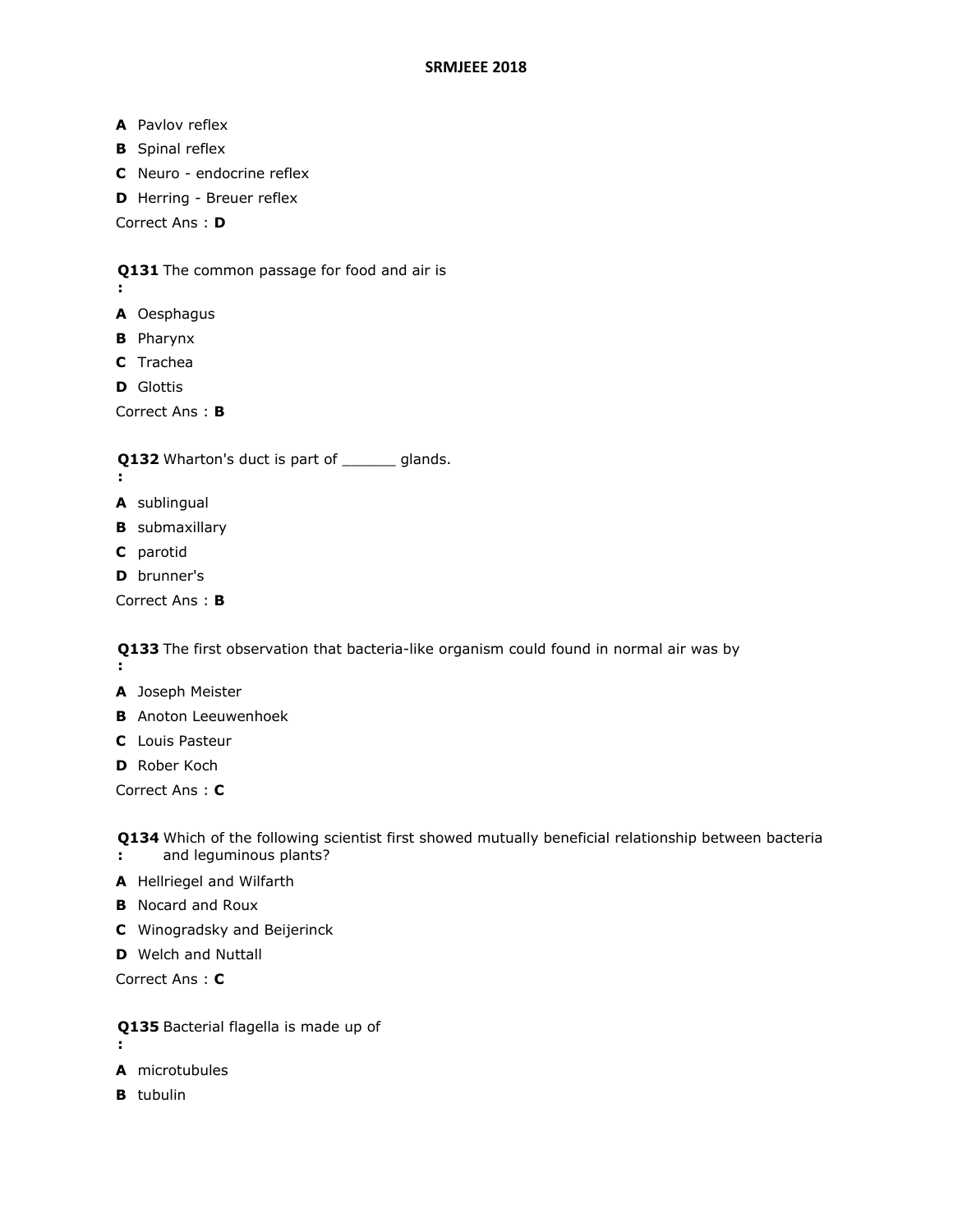- **C** flagellin
- **D** spinin

Correct Ans : **C**

**Q136**  The spleen is largely involved with the response to antigens which are in the

- **A** Tissues
- **B** Blood
- **C** Gut

**:**

**D** Lungs

Correct Ans : **B**

**Q137**  Which among the following is nonrenewable source of energy?

- **:**
- **A** Solar energy
- **B** Biomass energy
- **C** Hydro-power
- **D** Geothermal energy

Correct Ans : **B**

**Q138**  The formula for exponential population growth is

- **:**
- **A** dt/dN=rN
- **B** dN/dt=rN
- **C** dN/rN=dt
- **D** rN/dN=dt

Correct Ans : **B**

**Q139**  Which of the following is NOT a type of endoscopy

**:**

- **A** Colonoscopy
- **B** Laryngoscopy
- **C** Cryoscopy
- **D** Bronchioscopy
- Correct Ans : **C**
- **Q140**  McDougall experiment with rats supported
- **:**
- **A** Neo-Darwinism
- **B** Neo-Lamarckism
- **C** Hardy-weinberg equilibrium
- **D** Founders effect